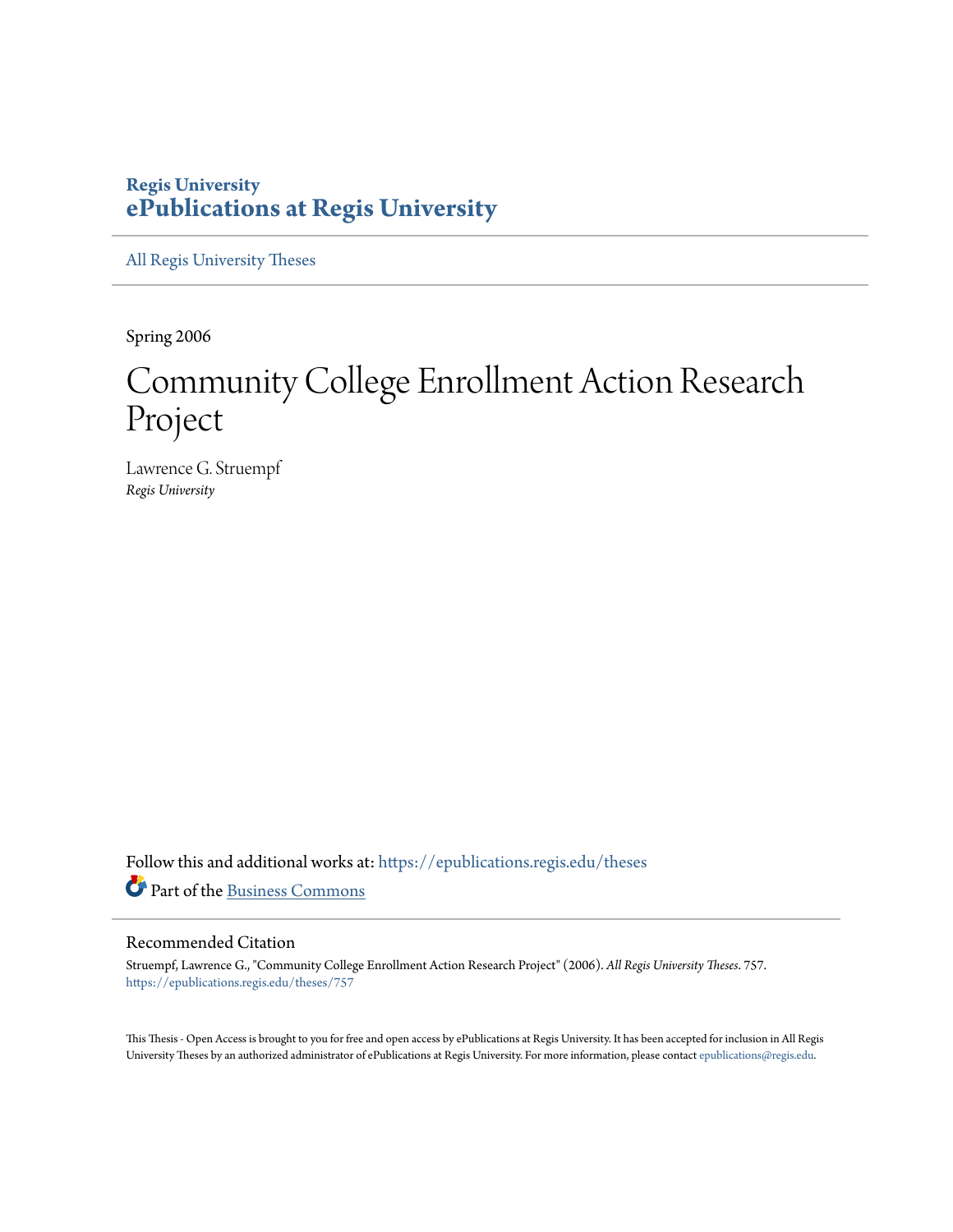# **Regis University**

**School for Professional Studies Graduate Programs** 

# **Final Project/Thesis**

# **DISCLAIMER**

The following Disclaimer is for your information. It will be scanned into all student works that are available on the WWW.

Use of the materials available in the Regis University Thesis Collection ("Collection") is limited and restricted to those users who agree to comply with the following terms of use. Regis University reserves the right to deny access to the Collection to any person who violates these terms of use or who seeks to or does alter, avoid or supersede the functional conditions, restrictions and limitations of the Collection.

The site may be used only for lawful purposes. The user is solely responsible for knowing and adhering to any and all applicable laws, rules, and regulations relating or pertaining to use of the Collection.

All content in this Collection is owned by and subject to the exclusive control of Regis University and the authors of the materials. It is available only for research purposes and may not be used in violation of copyright laws or for unlawful purposes. The materials may not be downloaded in whole or in part without permission of the copyright holder or as otherwise authorized in the "fair use" standards of the U.S. copyright laws and regulations.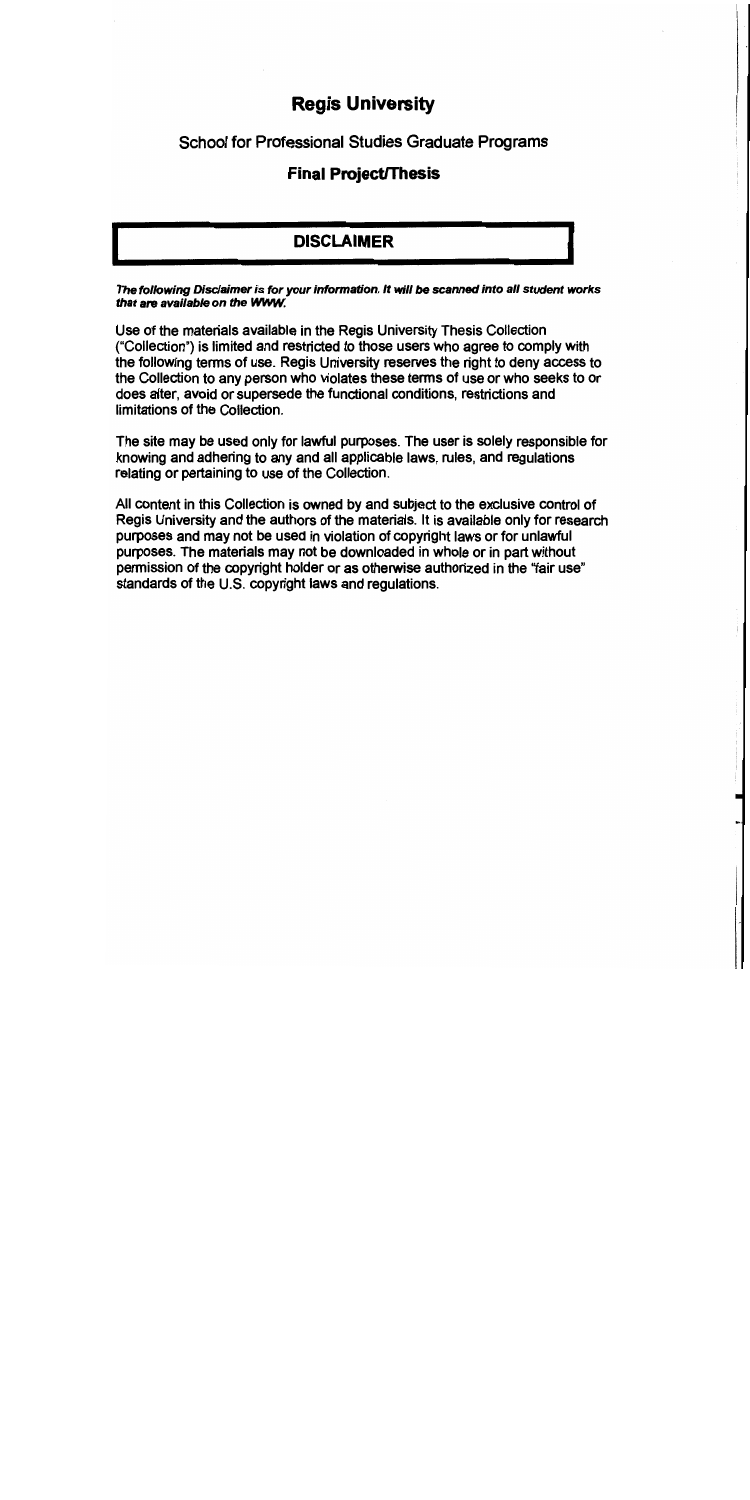# Running head: ENROLLMENT ACTION RESEARCH PROJECT

Community College Enrollment Action Research Project

Lawrence G. Struempf

Regis University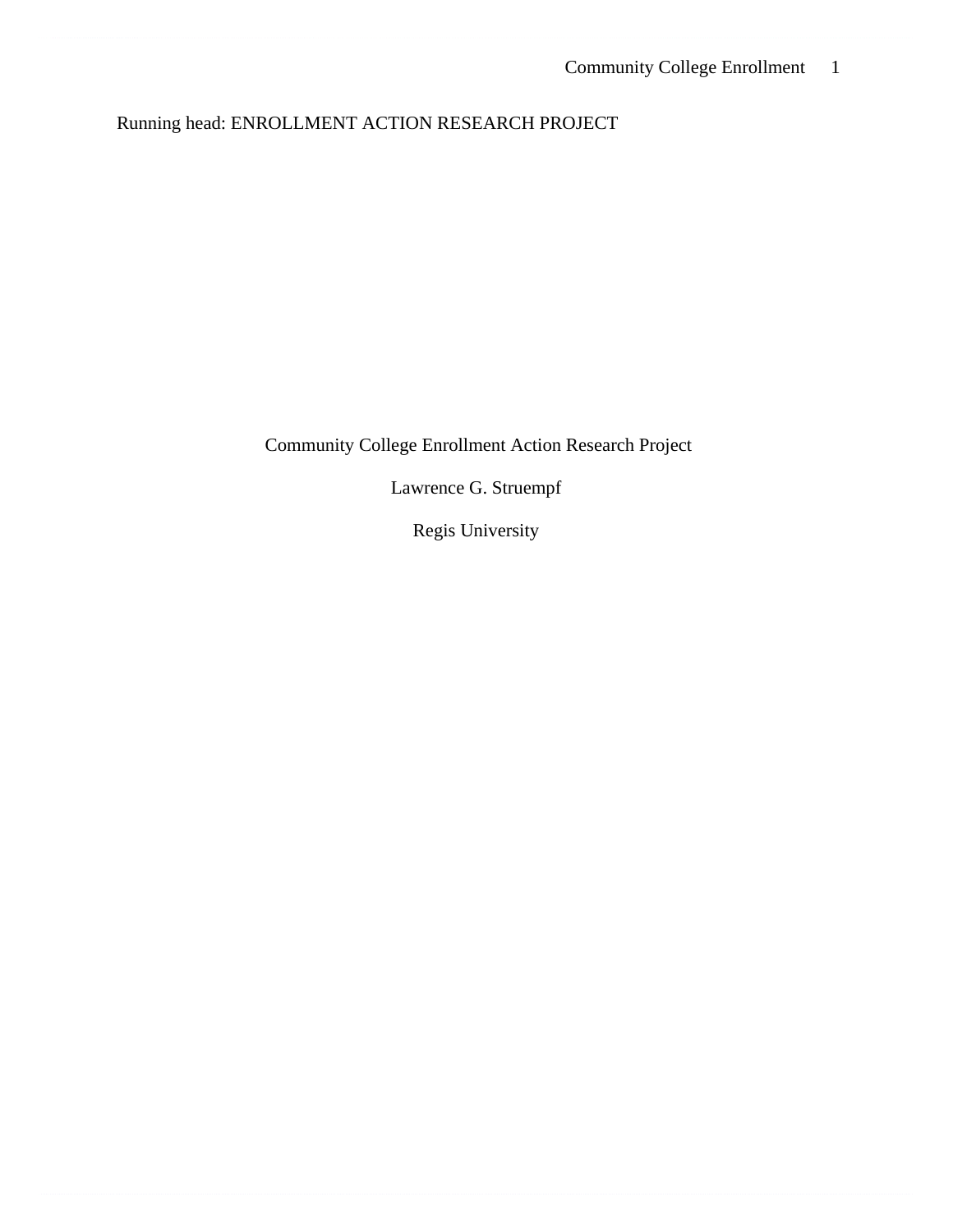# Abstract

This action research was designed to identify causes and potential solutions for low enrollment in new technical programs at Laramie County Community College's (LCCC) Albany County Campus (ACC). Pearce and Robinson's (1989) action research model was used for this project. The collaborative team consisted of various faculty and staff members from LCCC. Questionnaires, interviews, and document collection were used to gather data required to complete this project. The data collected was then statistically analyzed, interpreted, and used to plan interventions. The changes were evaluated for effectiveness and it was proposed that LCCC should develop a marketing strategy which incorporates developing new programs, marketing specific programs, and using the local newspaper as the main advertising focus to increase enrollment.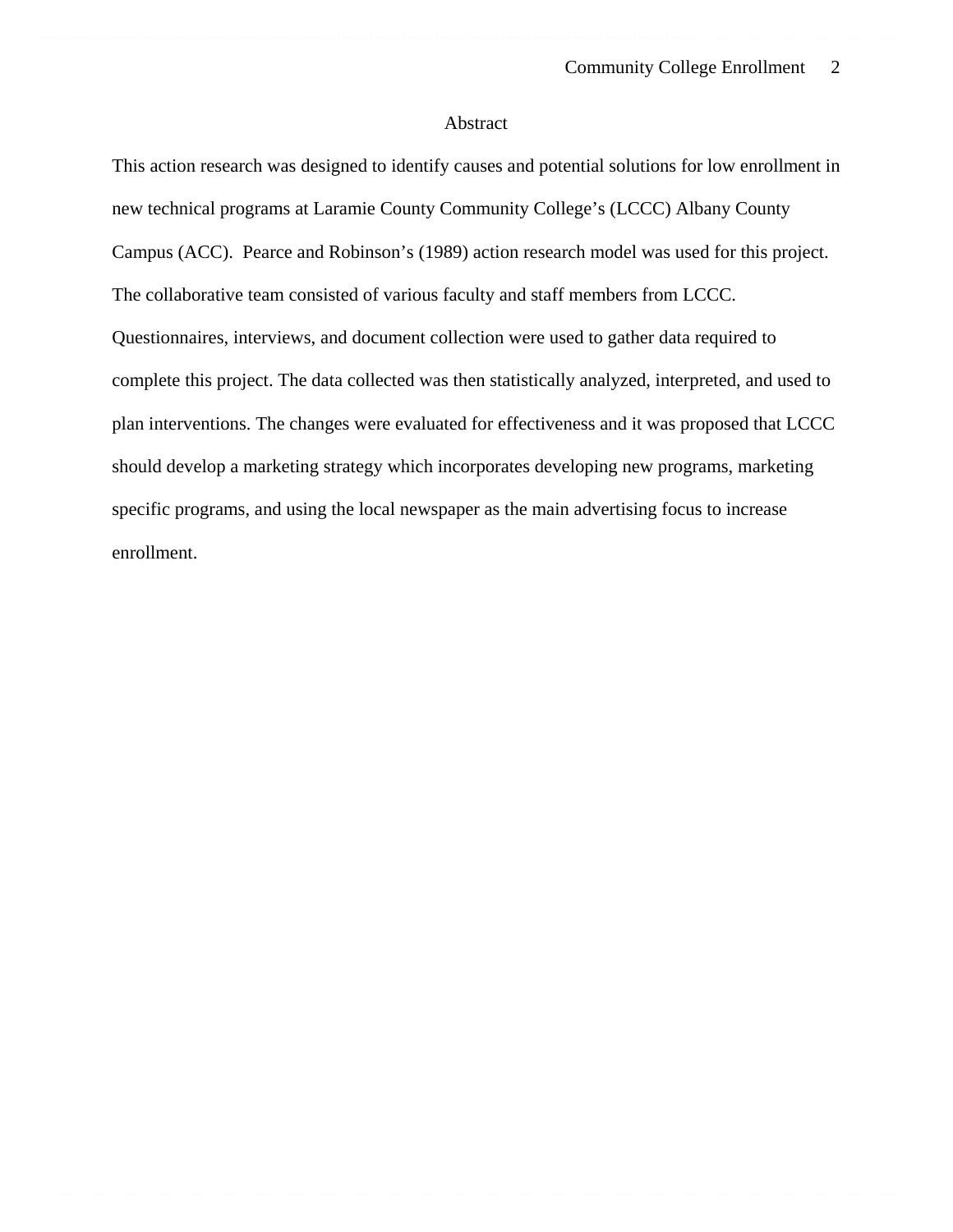#### Community College Enrollment Action Research Project

 Action research was used to identify causes of and potential solutions for low enrollment in Laramie County Community College (LCCC) Albany County Campus' (ACC) technical programs. The Albany County Campus of LCCC recently developed a new technical degree program, Microsoft Networking, which experienced low enrollment. An appropriate research model was selected based on the needs of this project. A collaborative team was formed and approval was gained from the dean of ACC for this action research project. A timeline was developed and utilized to structure the activities of the research. Data-gathering methods were selected and developed to collect information for this project. Team members assisted in the collection and analysis of data. Once the data was compiled and analyzed, the team helped to develop interventions to address problems identified in the research. A solution was then selected and proposed to management as an action to address LCCC's enrollment issue.

#### *LCCC ACC Background*

LCCC's Albany County Campus is a branch of a junior college which is located in Laramie, Wyoming. LCCC's main campus is located in Cheyenne, Wyoming. ACC has existed for over 20 years and currently enrolls over 1,000 students. The faculty and staff of ACC work together to provide quality programs. ACC has a friendly culture with small class sizes and instructors who are willing to spend extra time helping students in need. This campus has become a respected member of the Laramie community.

 The Albany County Campus of LCCC is a community college in Wyoming's educational hub, the town of Laramie. Within a radius of 25 miles, which includes less than 20,000 people, there is the University of Wyoming (UW) and a major automotive school, Wyoming Technical College (Wyo Tec). These two institutions attract over 15,000 additional people to Albany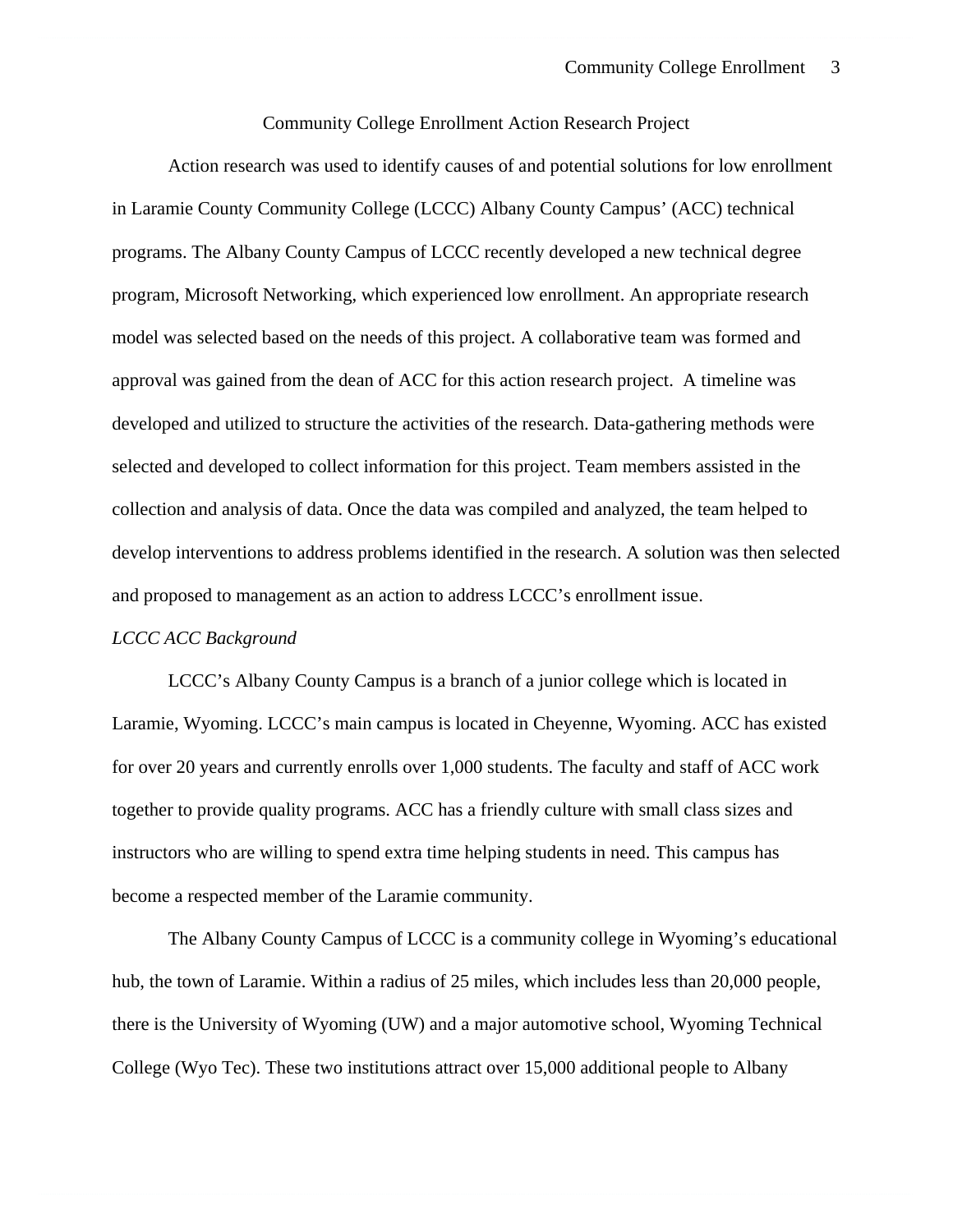County. Whereas, UW and Wyo Tec. compete with LCCC for the same students, they also attract many students who also attend the Albany County Campus of LCCC. *Problem* 

*History of the problem*. The Albany County Campus of LCCC created and is continuing to develop a new technical program called Microsoft Networking, which incorporates computer repair, information systems, servers, and networking. The program started in the fall of 2003 and only three students declared it as their major with only seven students enrolled in each class.

*Problem statement.* LCCC's Albany County Campus is experiencing low enrollment in a new technical degree program. The purpose of this action research is to identify causes and potential solutions for low enrollment in LCCC's technical programs.

#### Literature Review

*Program development*. Ayers (2002) stressed the importance of colleges developing new programs to serve the community such as those directed at training employees for business needs. To meet the learning needs of people in the post-industrial age and sustain relevance in the  $21<sup>st</sup>$  century, community colleges must adapt their programs to the global environment around them. Ayers stressed the importance for community colleges to respond quickly to the dynamic world in which they exist. He warned that if colleges fail to evolve with their surrounding environment, it may lead to their extinction. For example, if a community college fails to develop a program which is needed by local employers, those businesses would be forced to leave the community or to seek training elsewhere in order to get employees with the required skills (Ayers).

 Another business-related consideration which Phillips (2004) discussed, when designing and marketing adult educational programs, was to recognize education as a career quest. Fifty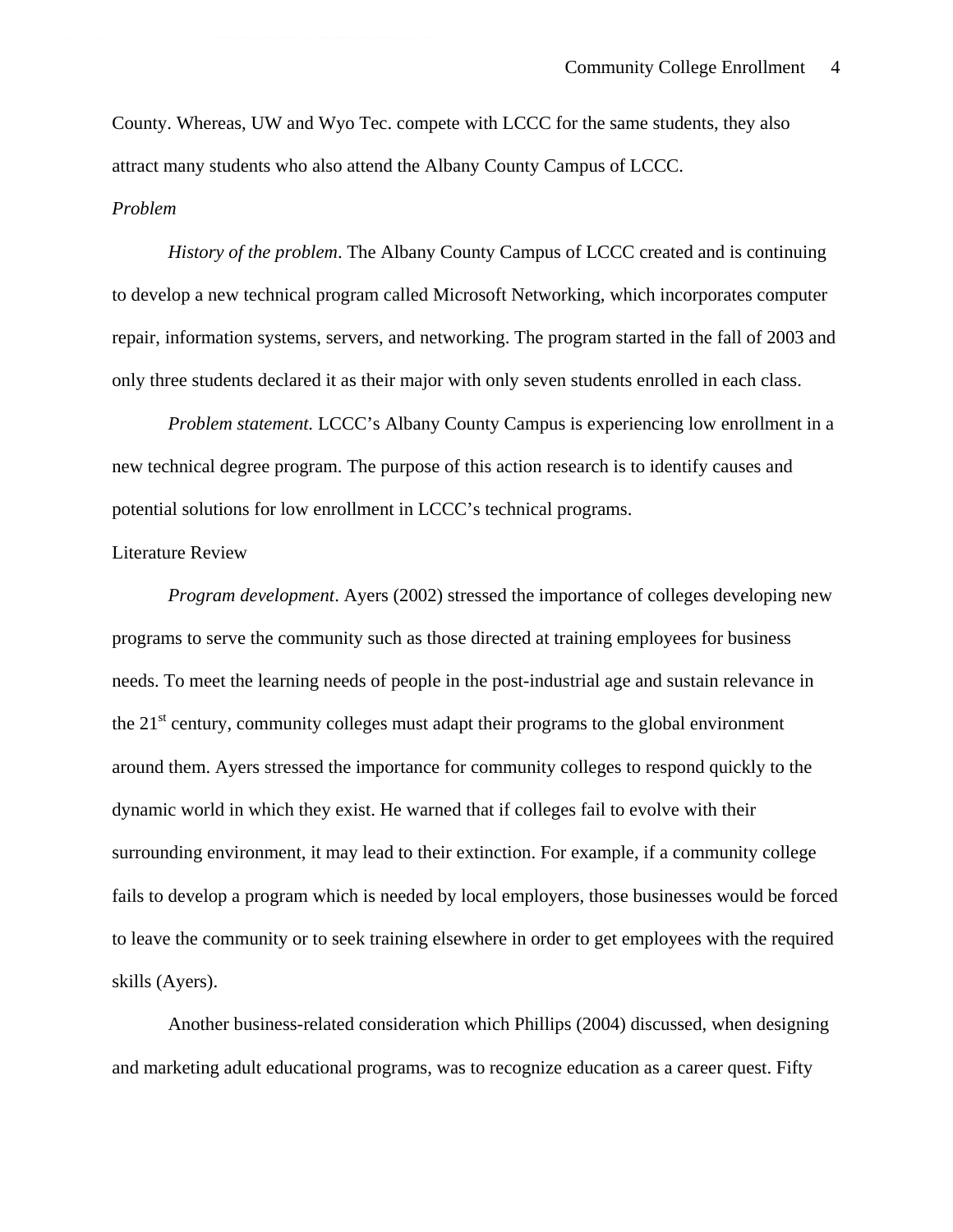percent of all programs studied by Phillips which provided majors related to post-graduation licensing or certifications, failed to mention whether these degrees would qualify learners for post-graduation employment needs. Only two degree-granting colleges offered a career course in their curriculum (Phillips).

 Phillips (2004) also discussed providing a preparatory academy with courses in precollege mathematics, English, and study skills. Over half of the 50 adult learners enrolled in the Electronic University expressed fear about taking a course in higher college mathematics. However, less than one quarter of the programs Phillips reviewed offered college preparation courses in any of the three areas mentioned above (Phillips).

Similarly, Evelyn (2003) discussed a community college in North Carolina which provided retraining services for displaced workers. There were people with limited education who had been laid off from a manufacturing plant. This was a prime example that program development and modifications need to be dynamic. The community college provided educational services designed to help students find employment opportunities. They worked on developing needed programs and communicating with people who required educational services. This college helped take the fear out of going to college for many displaced workers. (Evelyn)

*Marketing higher education.* Phillips (2004) identified five essential considerations for designing adult education programs and marketing those programs by using surveys of 84 colleges throughout the United States. These rules included adopting an attitude, assuming that money matters, recognizing education as a career quest, providing easy and responsive access, and providing a preparatory academy. The display of real-life role models was recommended to encourage non-traditional students to develop a positive attitude. For example, the Pennsylvania State University successfully implemented outreach materials including a snapshot of a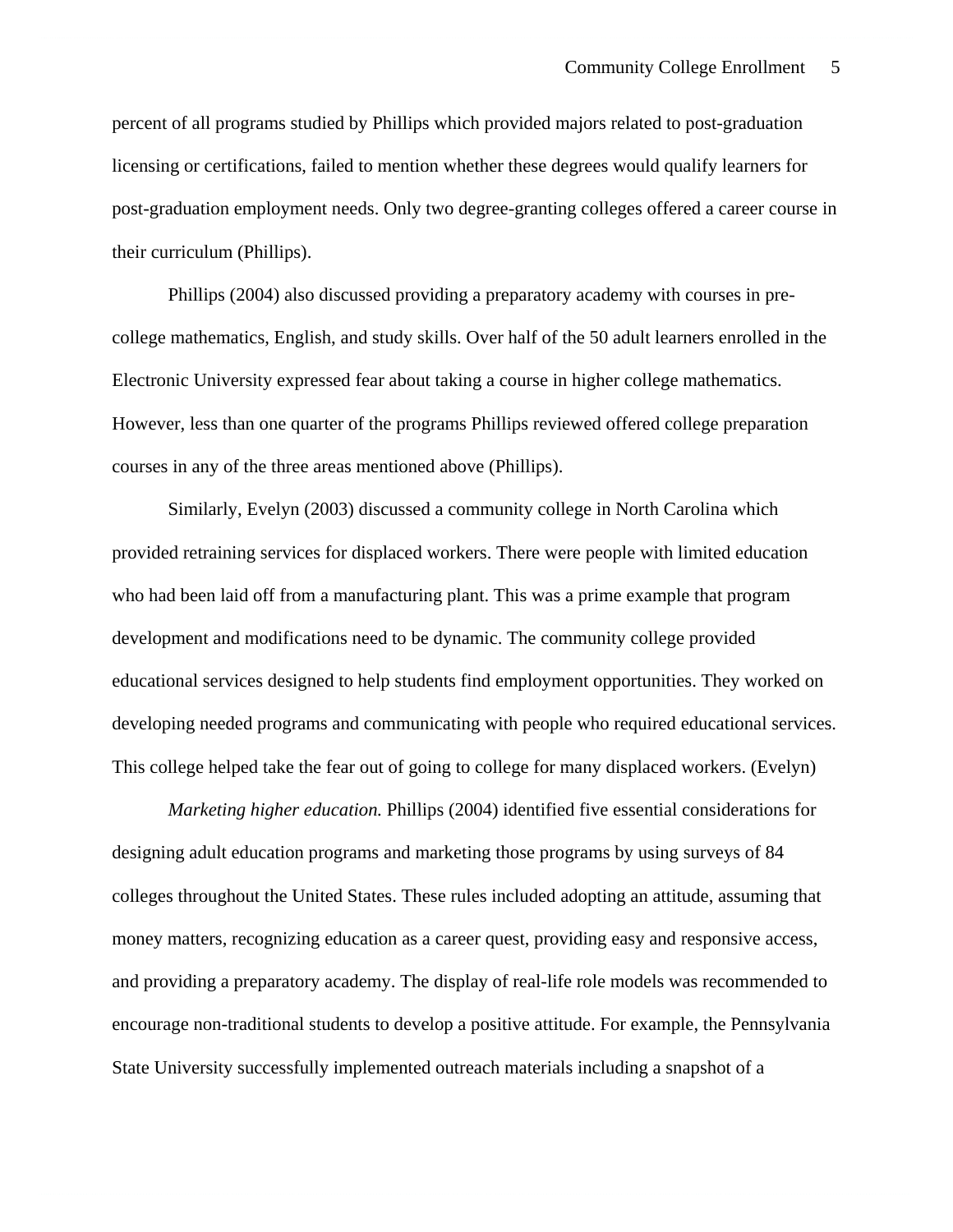grandmother in tennis shoes. This college also included photos of faculty members with quotations promising easy access to them and practical approaches to course topics (Phillips).

Phillips (2004) also noted that, although many colleges were excellent at reassuring their students that they could succeed, most did very poorly when it came to informing nontraditional, working students about financial aid. More specifically, seven of the 84 colleges surveyed made no mention of tuition rates or fees for their programs in their marketing materials. One noteworthy exception was the Southwestern Assemblies of God College, in Waxahachie, Texas. This college included a financial brochure in their outreach materials which stressed their affordability. This brochure was, clear, concise, and encouraged middle class, working adults to seek financial aid (Phillips).

In addition to tying adult educational programs to specific career opportunities, Phillips (2004) recommended providing easy and responsive access to information. She sent letters to 16 of the 84 colleges asking for additional information on unclear items in their initial materials. Of these 16, only 4 answered the questions while four did not reply, and 8 sent the same standard information (Phillips).

Beder (1986) discussed the four P's of marketing continuing education. These were: (a) promotion, (b) product, (c) place, and (d) price, which together create an effective marketing mix. *Promotion* involved a persuasive form of communication used to promote a service or product. *Product* was the service being marketed, such as education. *Place*, the location where the service could be obtained, must be accessible by the target market. The final P was *price* which must be set within the target market's capability (Beder). This form of marketing strategy has been successfully implemented. For example, Traynor (2003) used this strategy at Sydney Community College.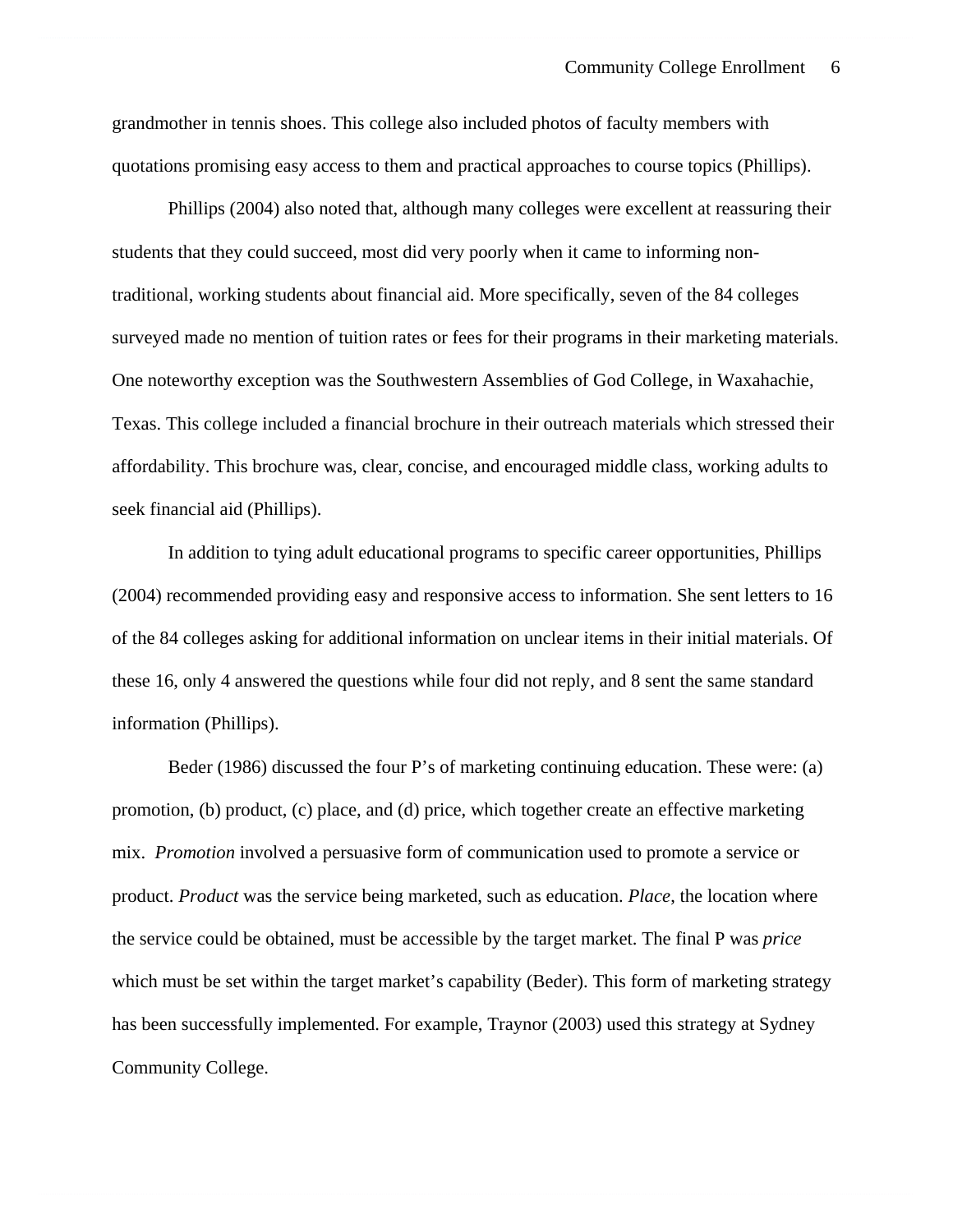Sydney Community College experienced low enrollment as a result of losing touch with potential students. There was a lack of awareness about the college and its programs within the local community. A marketing strategy was developed using the four P's of marketing, which promoted the college as a new product. The product was designed to meet the needs of Sydney and the people who live there (Traynor, 2003).

In addition, this college changed perceptions of what the Princeton Review (2004) would argue are the important aspects of what students consider when choosing a college. These aspects included location, college size, average class size, and physical image. *Location* includes city or country, temperature or climate, and where the student would like to live. *Size* identifies benefits of larger and smaller schools such as course and student diversity. *Class size* relates to the amount of time an instructor can give to each student. Finally, a *physical image* acquired by visiting the campus can allow a student to view the quality of the campus, the types of students, the quality of the computer labs and library (Princeton Review). Sydney Community College reshaped its image to meet these criteria and marketed adult education appropriately (Traynor).

Sefl & Snell (2003) discussed how effective marketing can help increase enrollment and improve community relations. They also discussed how a quality marketing strategy can contribute to a community college's success. It was found that when educational facilities develop a marking department, conduct customer research, develop advertisements and other promotional materials that are organized in a marketing plan, and are supported by that college, the probability for success was improved. This will result in refined programs which meet the public's needs and increases awareness of the college. By developing better programs and public awareness, community colleges can increase enrollment and attract community and business leaders (Sefl and Snell).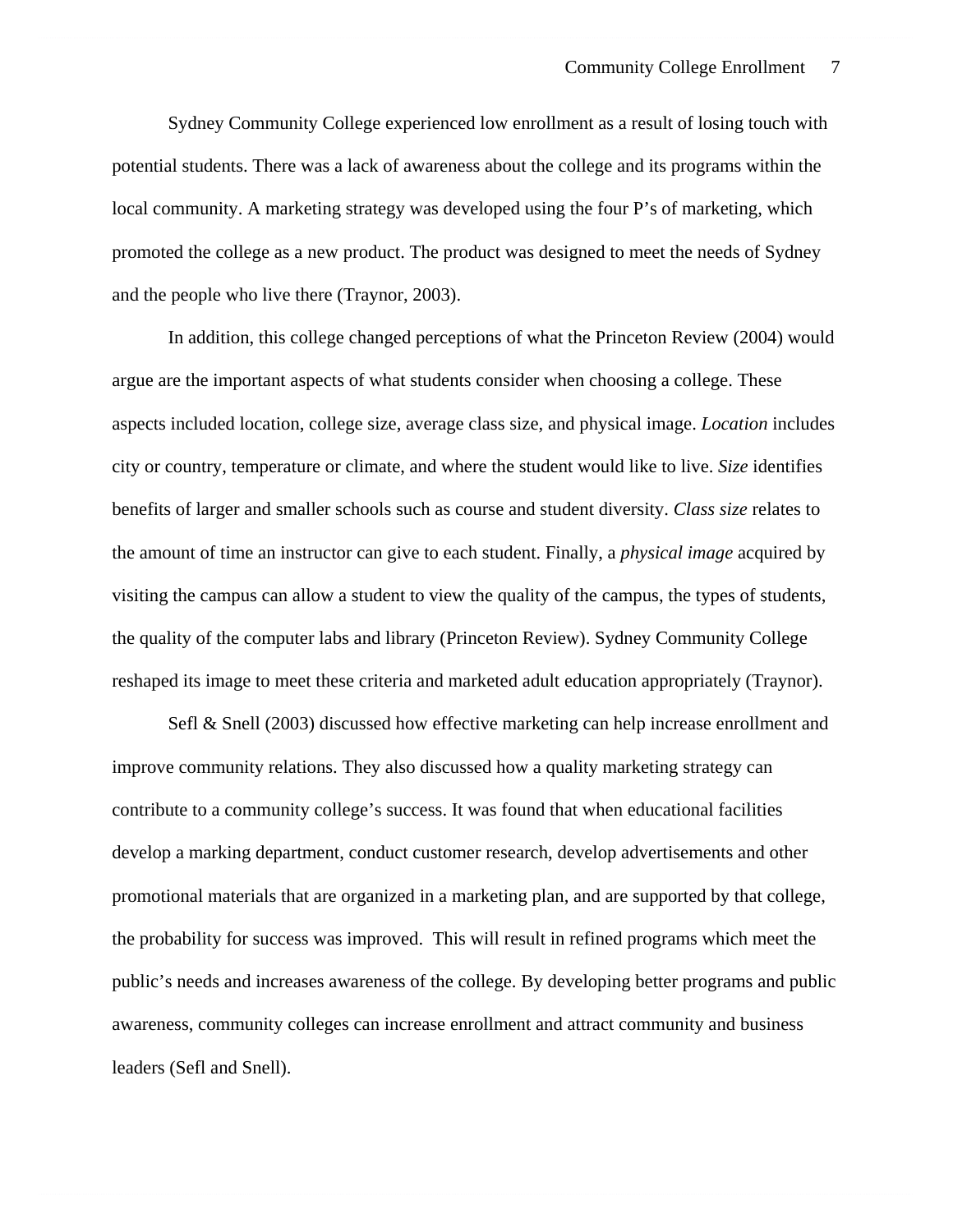Simerly (1989) covered many aspects of marketing higher education including the best marketing mix, marketing research, developing marketing plans, location, and integrating marketing into a strategic plan. Marketing should be integrated with the organization's mission, goals, and objectives. Researching the target market was also identified as an important aspect of marketing continuing education as a way to determine potential customers and the types of programs they would want. A college needs to learn about its market, including its competitors, its clients, and other environmental variables. Once market research is completed and analyzed, a marketing and advertising plan should be developed (Simerly).

A marketing and advertising plan should contain data on sales and other market data in addition to promotional events and advertisements. It is also imperative to identify a need in the area where the service will be provided and ensure that it is accessible. Elements of the marketing mix should include product planning, pricing, branding, selling, advertising, distribution, promotion, packaging, servicing, and research. Other factors that should affect this mix include customer attitudes and habits, competition, and government regulations (Simerly, 1989).

Botstein's (2003) work is a prime example of finding a market niche. He identified an emerging population of college applicants who are still in high school which need to be addressed. Simon's Rock was a college that specialized in providing higher education to high school students. This college had success using the early college model to recruit students who found high school unchallenging and time consuming. This program helped the students who participated become more successful in their academic education (Botstein).

#### Method

 An action research project requires an understanding of action research methodology and the selection of an appropriate action research model. Different action research models work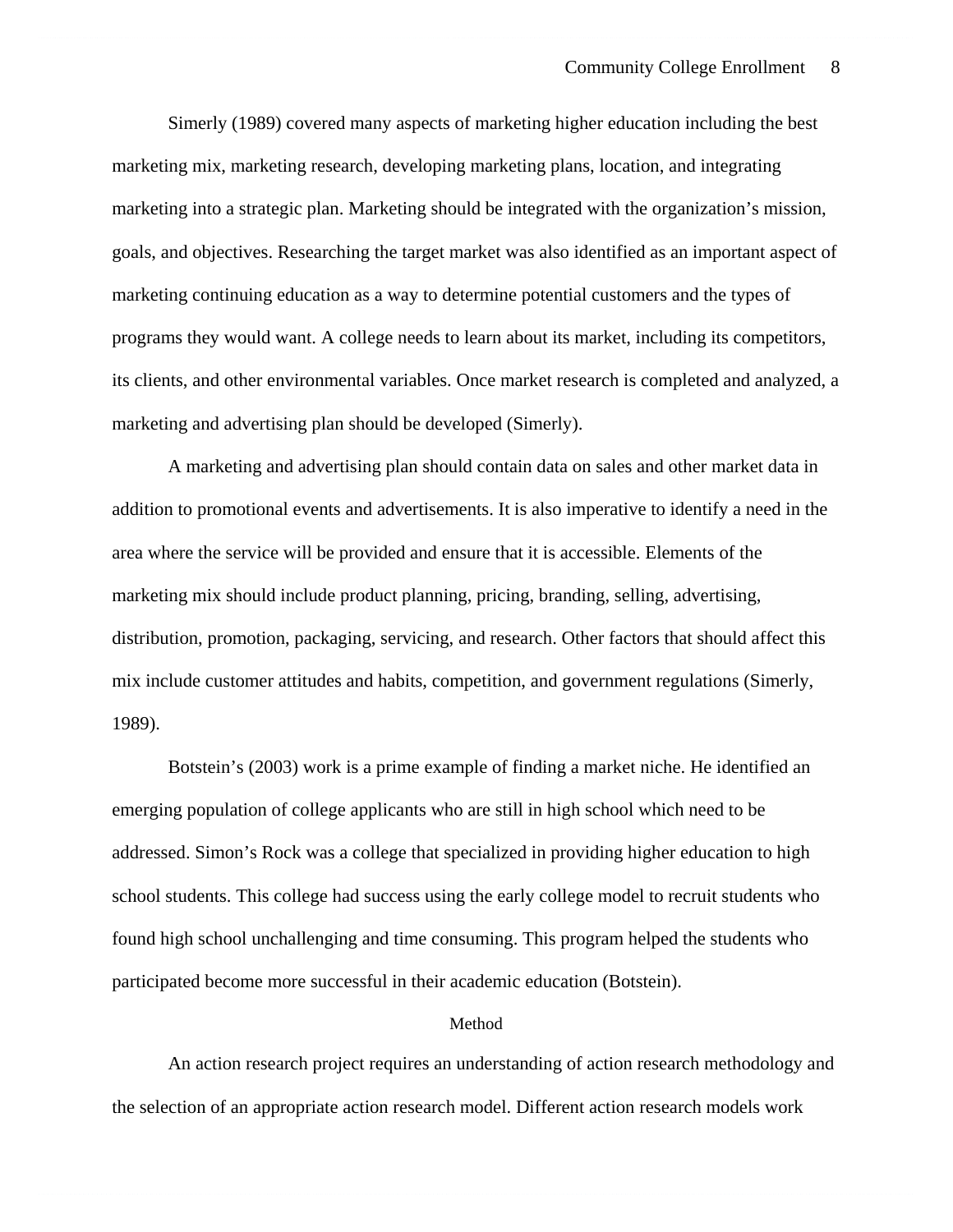better in varying project environments. This action research project benefited from the selection of an action research model that fit the needs of this project.

#### *Action Research Methodology*

Action research involves a collaborative team identifying a problem, researching the problem's inherent characteristics and other potential contributing factors, designing possible solutions, and selecting an appropriate intervention. Action research creates synergy by promoting active collaboration among team members, clients, and other stakeholders. It involves a systematic approach to collecting and analyzing data required to efficiently plan interventions needed to solve a real problem (Sagor, 1992).

Action research methods were used for this community college enrollment project for various reasons. This situation involves many stakeholders. The group of stakeholders with the strongest interest and ability to resolve this situation are LCCC employees from the ACC campus. For this reason, the collaborative team consisted of these individuals and of LCCC's public relations director, who is from LCCC's main campus. Action research is an efficient method for a collaborative team to design, research, and propose action for an organizational problem where time is of the essence (Gill & Johnson, 2002).

#### *Action Research Model*

Pearce and Robinson's (1989) six-step model of organizational development was most effective for this action research project. "The Organization Development (OD) process can be viewed as a series of six steps" (Pearce & Robinson, p. 386). This six-step model works well with teams consisting of educated professionals because it involves assigning tasks to individuals, thus allowing them to take ownership (see Table 1).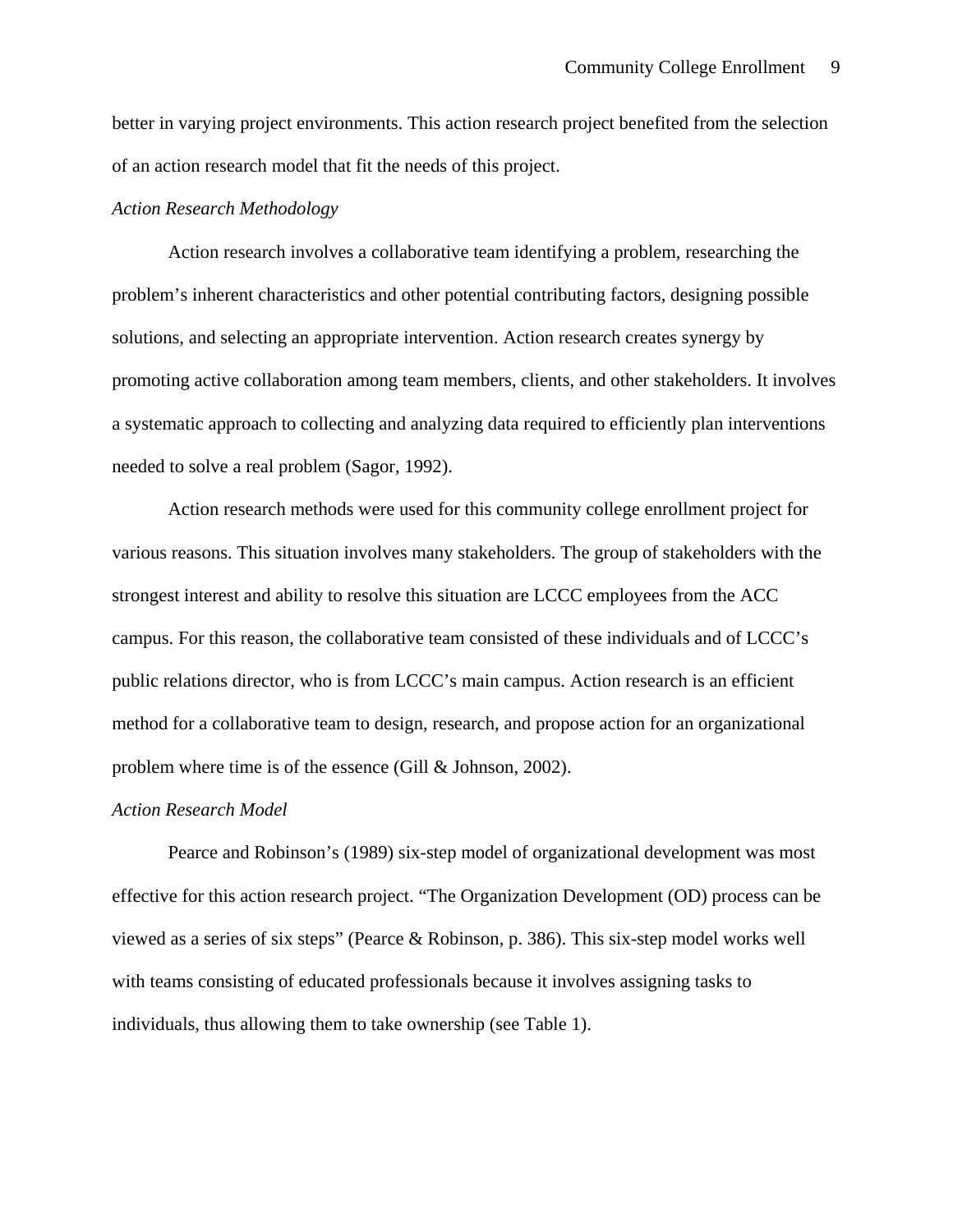# Table 1*.*

| Pearce and Robinson's Six-Step Model (1989) |
|---------------------------------------------|
|---------------------------------------------|

| <b>Steps</b>   | Activity                                                          |
|----------------|-------------------------------------------------------------------|
| $\mathbf{1}$   | Recognize the problem                                             |
| 2              | Diagnose the situation                                            |
| 3              | Involve members, gather data, confirm the problem, gain ownership |
| $\overline{4}$ | Involved members select solution                                  |
| 5              | Plan the intervention and implement                               |
| 6              | Evaluate the change                                               |

The six steps of this action research model were used in this community college enrollment research project. I first identified the problem as low enrollment in courses of a new technical program. I then involved my collaborative team in diagnosing the situation, selecting data collection methods, and developing data-gathering instruments. The data was then collected and potential causes of low enrollment were identified. With an understanding of the main issues influencing low enrollment, interventions were developed to address them. The interventions were then reviewed to identify an optimal solution.

#### *Entering and Contracting*

The action research project identified causes and potential solutions for low enrollment in LCCC's technical programs. The collaborative team worked together throughout this project in an effort to identify issues causing low enrollment and to propose a solution. The dean of Albany County Campus approved this action research project and the involvement of the collaborative team.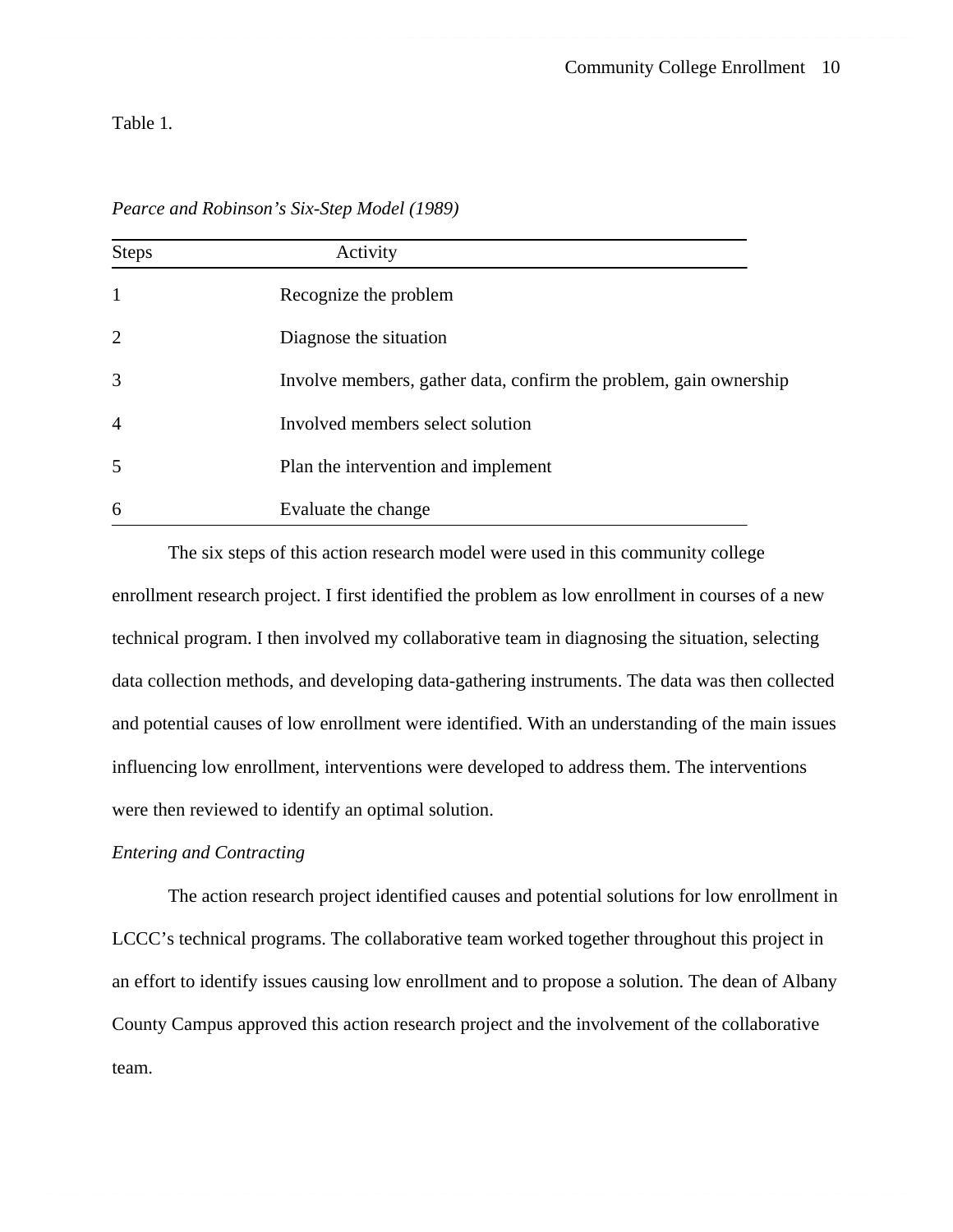The collaborative team included ACC's dean, three ACC faculty members, and LCCC's public relations director. Action research meetings were held every other week. At these meetings, the collaborative team discussed the project's progress, individual roles, completed goals, new problems, and other pertinent information. This team structure and schedule allowed each member to contribute to the success of this project.

The collaborative team worked effectively to identify an appropriate data collection method and populations of interest for this project. The members had experience with college programs, research, and the community. This was beneficial to designing the data-gathering instruments, collection of data, and evaluating the findings. As the leader for this team, I coordinated efforts to gain meaningful information from this action research project and a desirable solution to community college enrollment issues.

#### *Population and Participant Selection*

 Participants and populations for this action research project were identified and selected based on secondary data found in Albany County Campus' marketing plan. The marketing plan identified Laramie High School students, UW students, and Laramie businesses as the primary target markets affecting enrollment. LCCC students, UW students, local high schools, and Laramie businesses were surveyed for this project.

The sample population of LCCC Albany County Campus' technical programs was chosen. This population was chosen because the collaborative team believed they would have valuable information concerning how they learned of the program, why they decided to enroll, and what funding sources were used to finance their education.

 University of Wyoming students were also surveyed. I chose this population because UW is LCCC's largest competitor for students. Also, their answers concerning awareness of the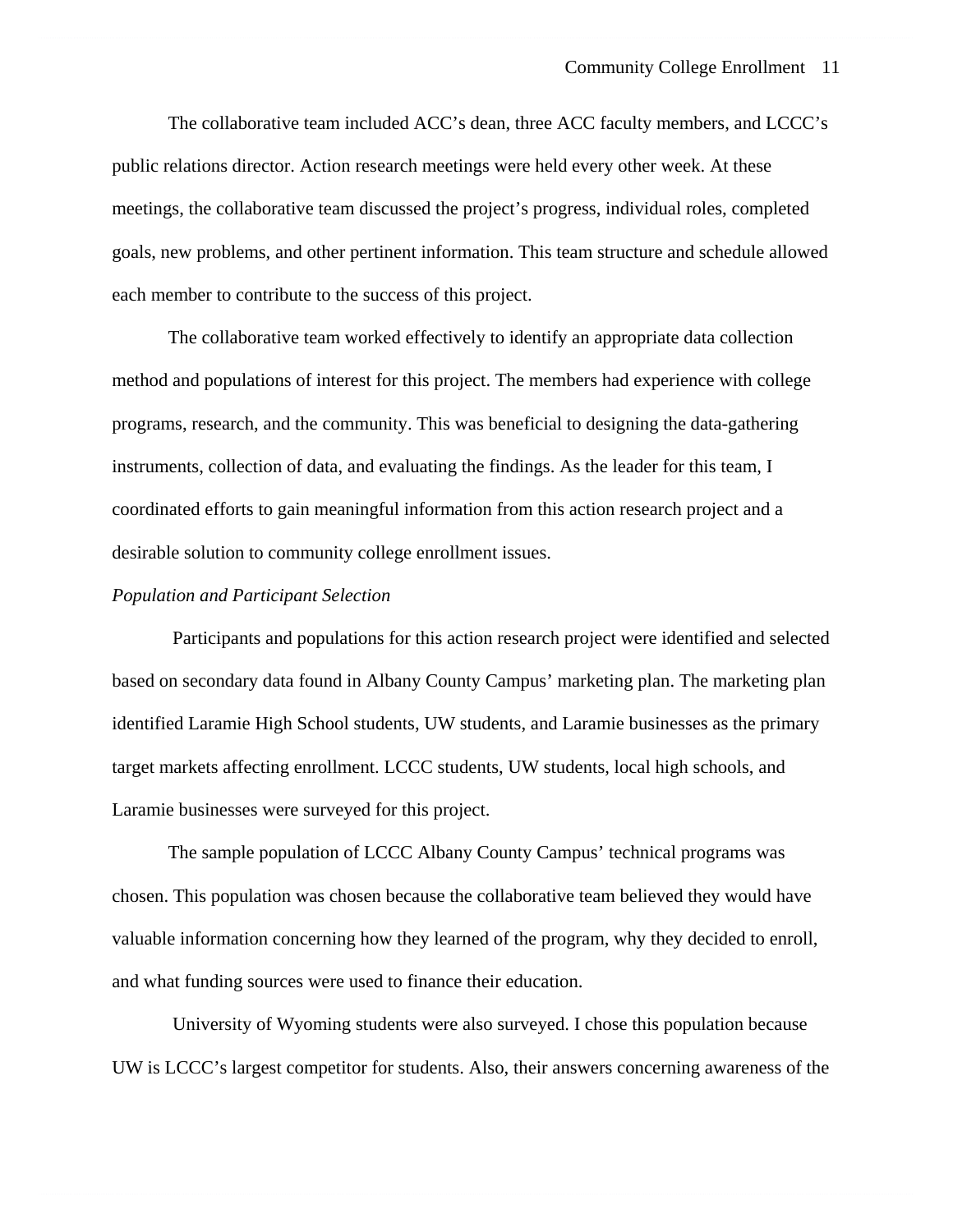community college and of the Microsoft Networking program would give us valuable information concerning program awareness. To accomplish this, permission was acquired from public relations at the University of Wyoming

Local high school students also completed questionnaires. Students in junior and senior level computer classes were surveyed because they were viewed as the most likely to be interested in technical college programs. Permission was obtained from the principle of the high school and teachers distributed the questionnaires during class. Surveys were completed on a voluntary basis.

Finally, businesses and community stakeholders within Laramie, Wyoming completed questionnaires through the Chamber of Commerce. This population was chosen because we thought area businessmen could be potential students in the networking program if they were aware of its existence. Also, they could have important input concerning the content of the program, because these businessmen would have ideas related to current employment opportunities and needs in the community.

#### *Data-gathering Methods*

 Three data-gathering methods which included interviews, questionnaires, and document research were used to meet the objectives of this project. The collaborative team thought that these collection methods would serve the needs of this research well. Utilization of multiple data collection methods also provided data triangulation. Gill and Johnson (2002) defined *triangulation* as the collection of diverse data upon the same experience to validate findings. Evaluating the initial questionnaires, interviews, and data collection for accuracy and consistency contributed to data validity and triangulation of the findings.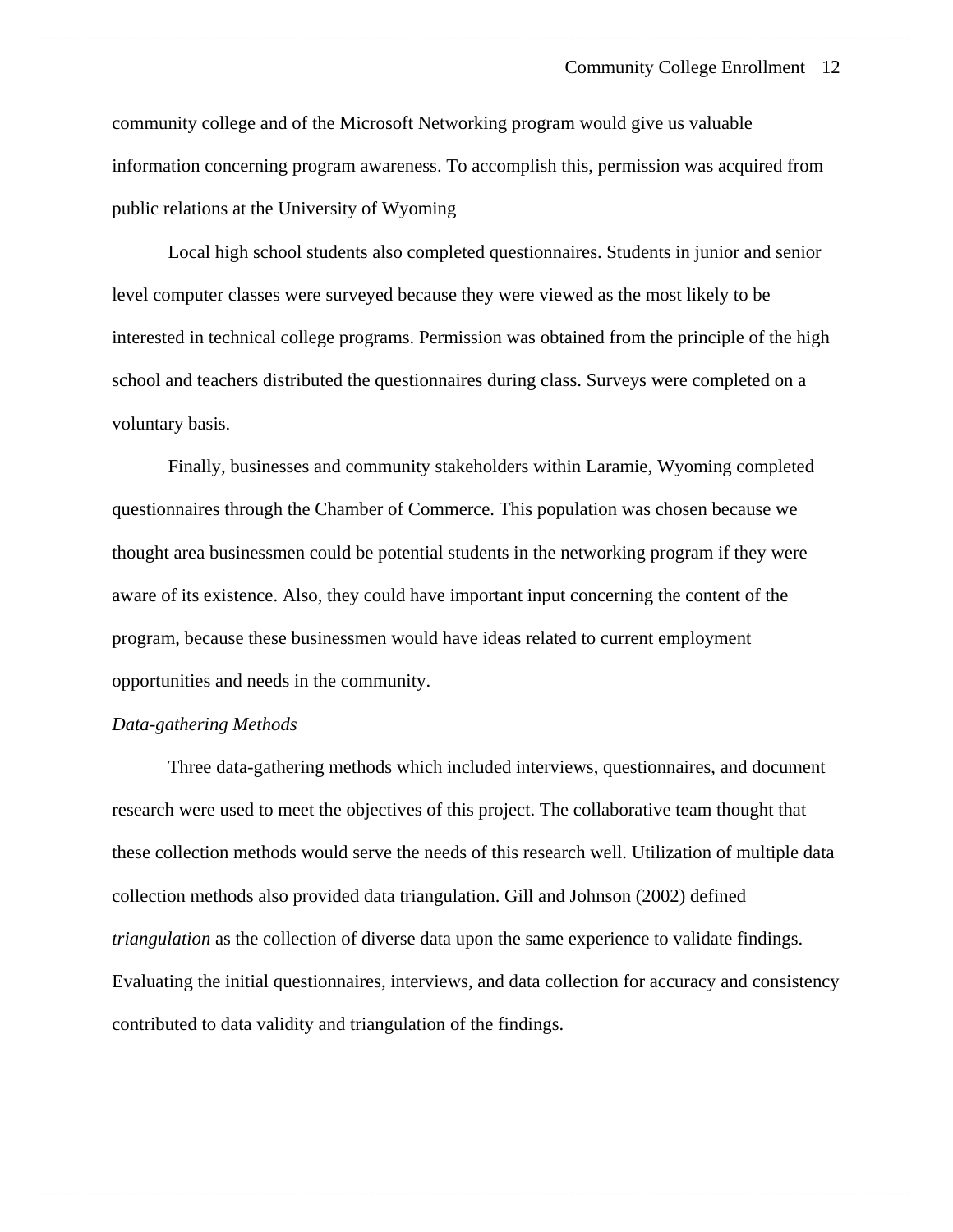#### Community College Enrollment 13

When data-gathering instruments were developed, it was important to define the population being tested, the sampling method, and how and when surveys were distributed and collected. It was also important to evaluate the initial results of the questionnaire to verify the data collected met the objectives of the research project. By developing the collection methods in this fashion, greater value and validity was derived from the data-gathering instruments.

*Interviews.* The interviews were conducted with all three students who enrolled in the Microsoft networking program during the fall 2003 semester. Questions were open-ended, allowing interviewees to expand on them (see Appendix A). I conducted the interviews at the Albany County Campus in Laramie. The interviews were recorded with a tape recorder and notes were taken. Information collected from the interviews was entered into an information system, grouped, and analyzed. The open-ended style of interviews provided data, which was used to help develop questionnaires and identify other enrollment issues.

*Questionnaires.* Questionnaires were designed and implemented in order to provide the most accurate results. Two questionnaires were developed, one for LCCC students and another for all other populations. Using the same questionnaire for all other populations allowed relational analysis to be performed between data from different groups.

This survey was tested in the highest level course of the Microsoft Networking program. The preliminary results were then reviewed to verify that the needs of the research were being met and provide data validity prior to being delivered to other populations. The LCCC questionnaire (see Appendix B) was further tested on the ACC technical student population. This questionnaire asked how the students found out about the program, their funding sources, their expectations, and whether their expectations were being met. This survey helped verify that the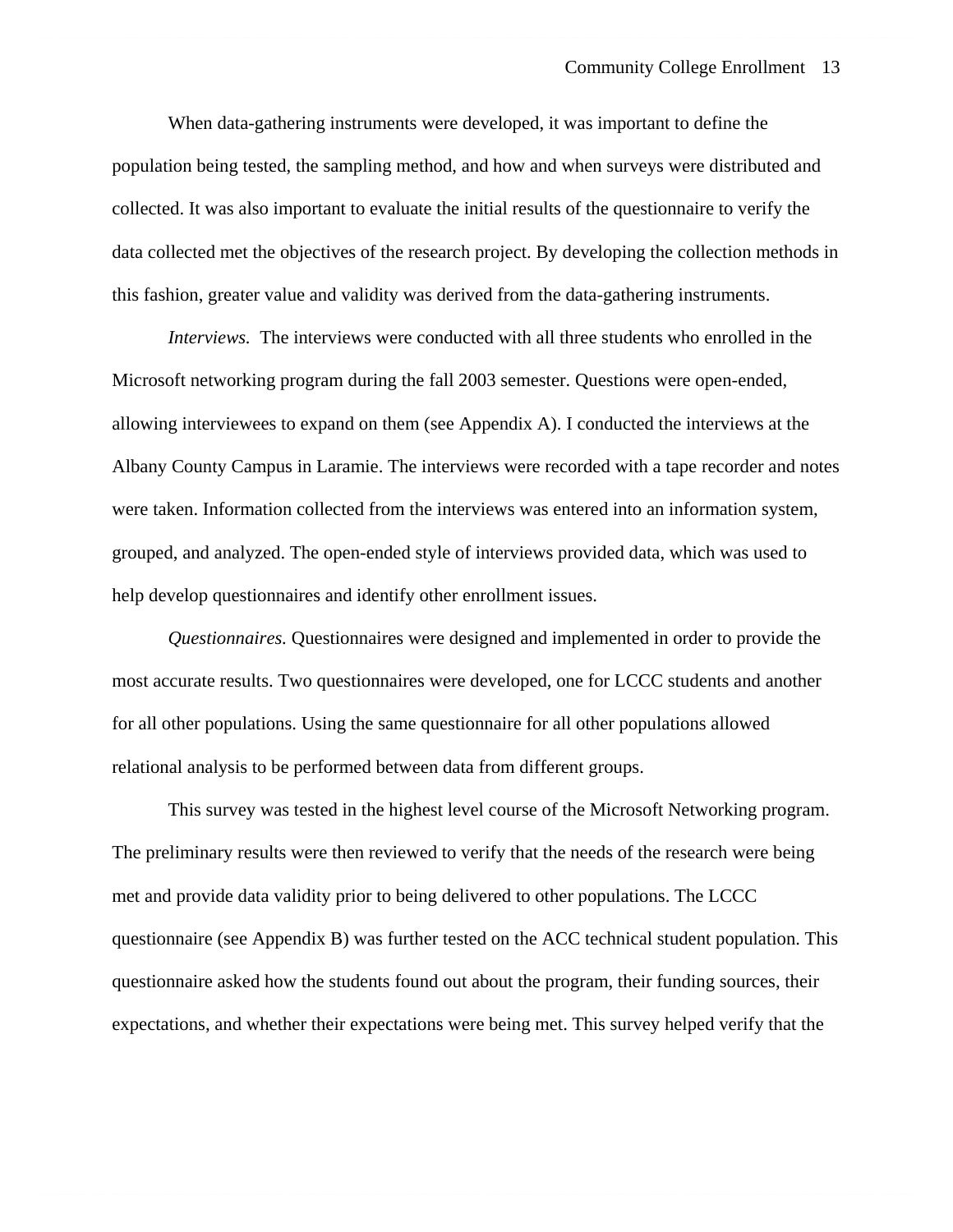questions retrieved the information needed for the study and helped us develop a questionnaire for the remaining populations.

A questionnaire was created, distributed, and collected from the remaining populations by members of the collaborative team. The same questionnaire (see Appendix C) was used for all of these groups so comparative analysis could be performed. These sample populations included local high school students, local businesses, and UW students.

The survey queried whether different community members were aware of LCCC's campus in Laramie and if they knew its name. This was designed to determine the percentage of people in the community who were aware of the college and if there was a lack of awareness about the institution. The questionnaire also asked if these members knew about the Microsoft programs offered through ACC. This was designed to determine if community members were aware of new programs offered by the college. People were asked what type of media they use to learn about local information, which provided data on how best to advertise to the community.

The questionnaire queried individuals' in the target market regarding their intention of attending college. This question was designed to identify the local interest in higher education. The participants were asked what college they planned to attend, attended, or were currently attending, providing information on the percentage of community members who planned to start their education at the junior college. People were also questioned about how their education was or would be financed, which helped identify the importance of marketing financial aid to potential students.

The survey queried whether the person had an interest in a technical major or a nontechnical major. This question helped to verify if there was a demand for the program in the local population by identifying the percentage of people interested in technology.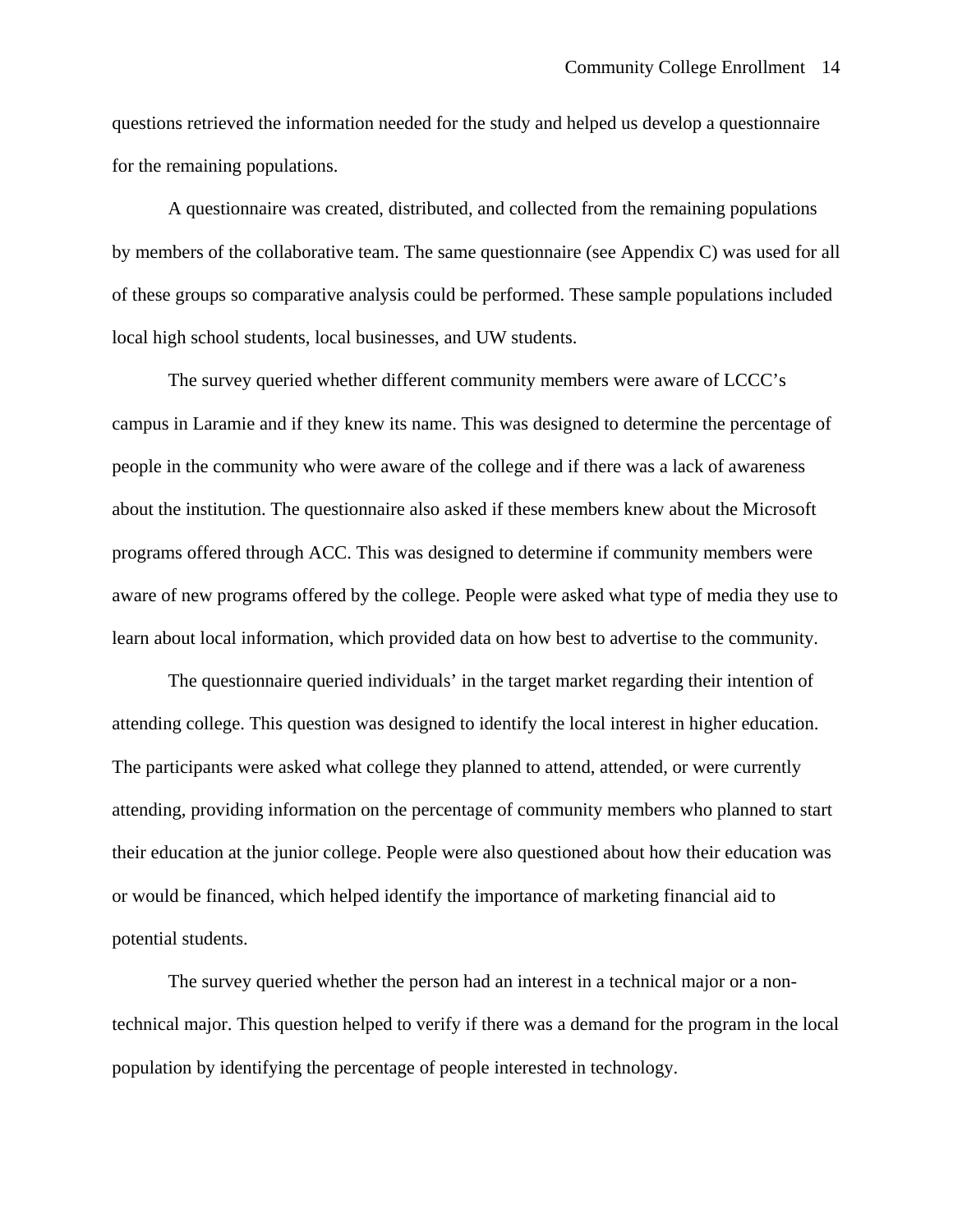Participants were also asked what they considered the most important aspect about attending college. This question was designed to identify whether students were more interested in gaining a college education for employment and if they planned to continue their education beyond an Associate degree

Finally, participants were questioned about whether they planned to stay in Laramie upon completing their education. This helped determine the percentage of students who planned on filling local employment needs versus those who intended to leave the community. This questionnaire gathered information, which helped identify the main factor influencing low enrollment in addition to aiding in the selection of a solution.

*Secondary data.* Internal and external secondary data was collected to provide information needed to accurately develop data collection tools in addition to contributing to the results. The internal secondary data collected was contained within the Albany County Campus of LCCC's marketing plan (LCCC, date). This plan identified that local high school students, UW students, and businesses as the main target audiences, and therefore, were the best populations to be sampled for this research.

The employment forecast of the United States Bureau of Labor Statistics (2004a, 2004b) and a marketing package of a professional marketing firm Paskill, Stapleton, and Lord (2004) comprised the external secondary data. These sources helped identify the likelihood of the causes of low enrollment in college technical programs and contributed to data source triangulation.

#### Findings and Recommendations

 Three data-gathering instruments including interviews, questionnaires, and document research were used for this project. Data from these methods were collected, compiled, and results were interpreted. The collaborative team collected and compiled the data. The team then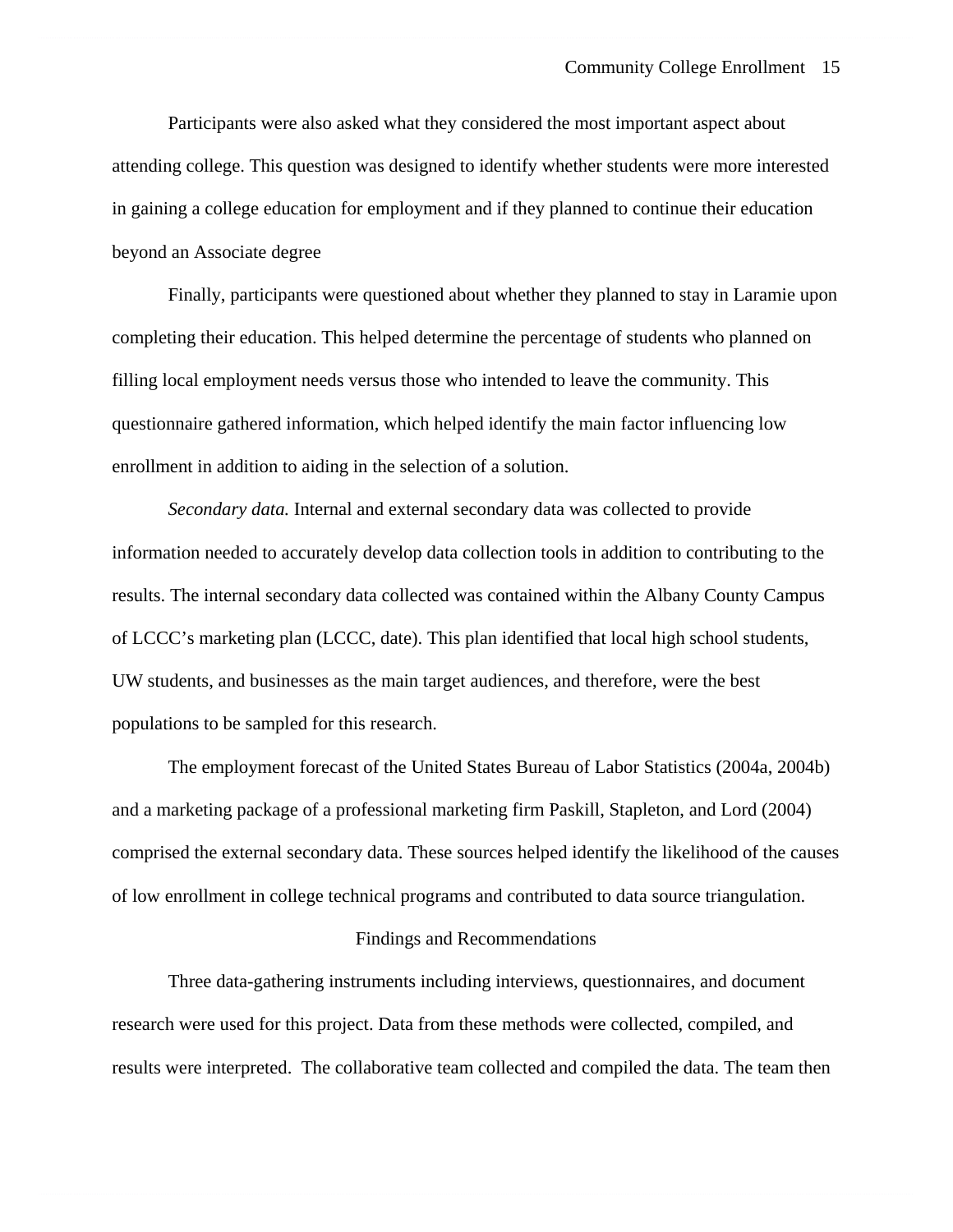derived conclusions from the data as to what factors contributed to low enrollment in LCCC's technical programs.

#### *Interviews*

Interviews were conducted with all the students enrolled in ACC's Microsoft program (n=3). It was found that LCCC had a Microsoft program in the local news paper, The Laramie Boomerang. They all started the program to increase their employment opportunities. The participants all planned to finish the Microsoft program at LCCC, and remain in Laramie when their education is complete. Finally, newspapers and radio were the two forms of local news used by these students as sources for local information.

### *Questionnaires*

 Surveys were distributed and collected from four groups of people. The groups included the LCCC technical students, Laramie high school students, local businesses, and UW students. This data was graphed in Excel to enable a comparison between groups and thus to derive meaningful information. I then performed a two-proportion z-test on selected populations in order to determine the significance of differences in these target markets.

There were 28 technical students at the Albany County Campus at the time. Twenty- four students returned the survey providing an 86% response rate. This information was helpful in identifying why students enrolled in this program, how they discovered this program, and what funding sources were used for their education. These questionnaires were given out and collected during class.

University of Wyoming students were also surveyed. Because this was a large population of over 11,000 students, a random sample of students was given the questionnaire to complete. The UW sample was taken over a four-day period. This was considered a random sample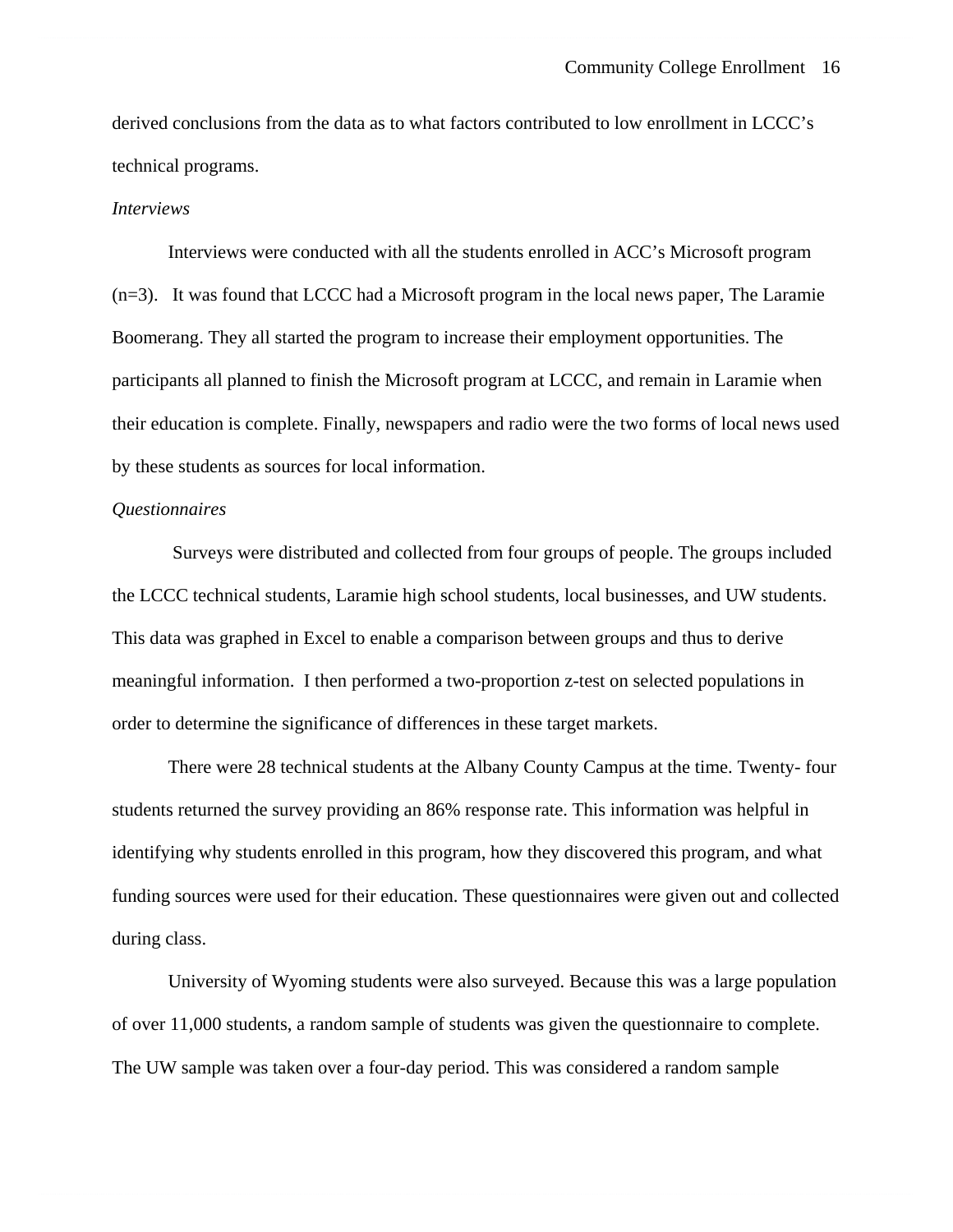because the students were not selected from a specific class or department and all students had access to the student union. In order to accomplish this, permission was acquired from public relations at the University of Wyoming. Out of 110 students which were asked to complete the questionnaire, 40 completed the survey providing a response rate of 40%.

Laramie High School junior and senior-level students who were taking computer classes had the option of completing the survey. Out of 93 junior and senior computer students surveyed, 53 completed the questionnaire providing a 53% response rate.

Questionnaires were e-mailed to 256 members of the local Chamber of Commerce, and 46 responded providing an 18% response rate.

 The first question identified whether the members of each population were aware of a local community college in Laramie, Wyoming (see Table 2). The results showed that 92%, or most of those surveyed were aware of LCCC's Albany County Campus.

 The next question identified whether members of the different groups were aware of the name of the local community college (see Table 2). Eighty-three percent of those surveyed were knowledgeable of ACC by name.

 The next question queried the population's knowledge of the new Microsoft program (see Table 2). The majority of those who completed the questionnaire and who were not currently enrolled at LCCC, were unaware of the Microsoft program. This table shows that while 40% of the local high schools students were aware of LCCC's Microsoft program, only 15% of the University students knew it existed.

The following question was designed to identify what media individuals use to obtain local information in Laramie (see Table 2). This showed that local newspapers were the single specific resource used by the largest percentage of the population for information. Radio was the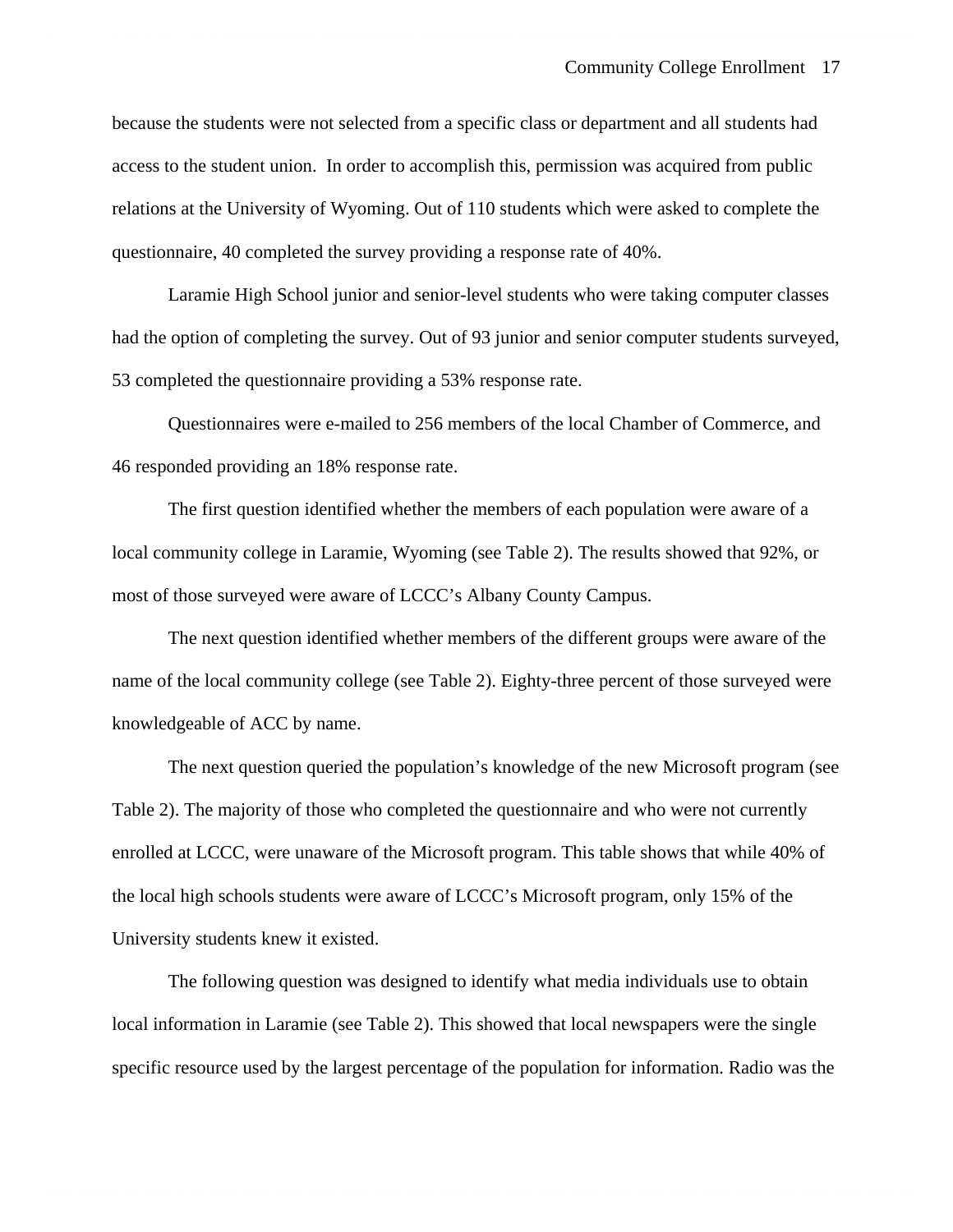second most commonly used source of local information but it was spread out among many radio stations compared to a single newspaper. This table shows that 40% of the people surveyed used the newspaper for local information.

 The participant's interest in attending college was identified next (see Table 2). This data shows that most of the participants attended college or plan to attend college. This table shows that 92% of the participants were attending or planned on going to college.

The next question identified participants' interest in attending UW and LCCC (see Table 2). This data shows that most of the people either already attend UW or planned to attend UW. Sixty-one percent of the participants currently attend or plan to attend UW.

 While querying methods of educational finance, it was found that most of those surveyed utilized financial aid as their primary source of funding for higher education (see Table 2). Fortyseven percent of the participants use financial aid to help them finance their education.

 The next question identified whether participants where interested in a technical degree program. Although most of the people queried indicated they planned to pursue non-technical degrees, a large percentage of the populations showed that they were interested in receiving a technology-based education (see Table 2). Thirty percent of all those surveyed intend on pursuing a technology-based education.

 Most of the populations showed that their main focus in education was for the purpose of gaining employment (see Table 2). Sixty percent of those surveyed indicated that employment was the primary factor in their quest for higher education.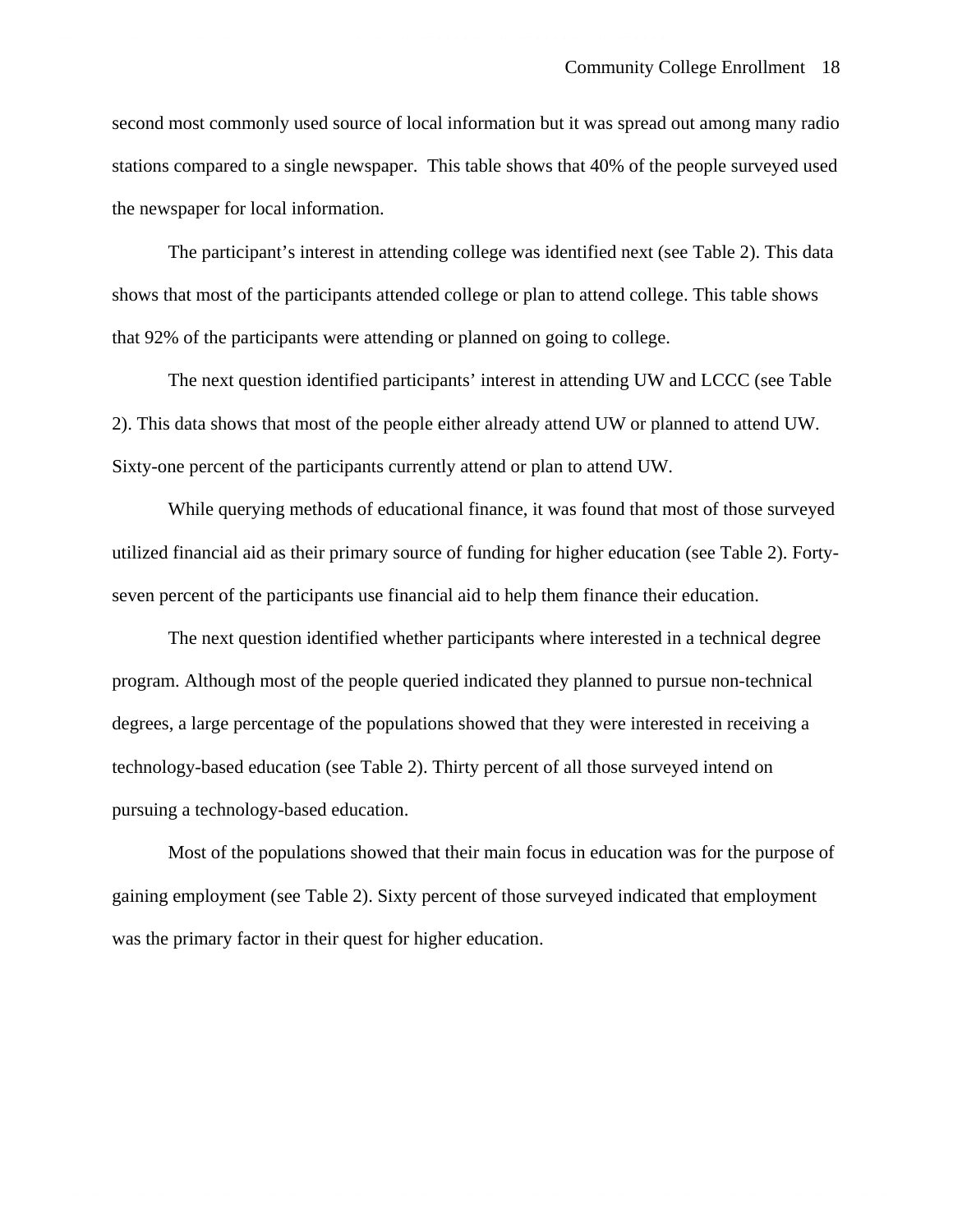# Table 2

# *Questionnaire Results*

| Questions                 | Groups            | <b>High School</b> | <b>Business</b> | <b>UW</b>        | Total |
|---------------------------|-------------------|--------------------|-----------------|------------------|-------|
| Awareness of LCCC         | Yes               | 48                 | 46              | 34               | 128   |
|                           | N <sub>o</sub>    | 5                  | $\overline{0}$  | 6                | 11    |
|                           | % Yes             | 91%                | 100%            | 85%              | 92%   |
|                           |                   |                    |                 |                  |       |
| Awareness of LCCC's       | Yes               | 43                 | 40              | 33               | 116   |
| name                      | N <sub>o</sub>    | 10                 | 6               | $\overline{7}$   | 23    |
|                           | % Yes             | 81%                | 87%             | 83%              | 83%   |
|                           |                   |                    |                 |                  |       |
| Awareness of LCCC's       | Yes               | 21                 | 22              | 6                | 49    |
| Microsoft program         | N <sub>o</sub>    | 32                 | 24              | 34               | 90    |
|                           | % Yes             | 40%                | 48%             | 15%              | 35%   |
|                           |                   |                    |                 |                  |       |
| Media used for local      | Radio             | 16                 | 9               | 9                | 34    |
| information               | <b>News Paper</b> | 10                 | 30              | 17               | 57    |
|                           | Other             | 31                 | 7               | 14               | 52    |
|                           |                   |                    |                 |                  |       |
| Plan to or already attend | Yes               | 49                 | 39              | 40               | 128   |
| college                   | N <sub>o</sub>    | $\overline{4}$     | 7               | $\overline{0}$   | 11    |
|                           | % Yes             | 92%                | 85%             | 100%             | 92%   |
| Plan on attending or      | <b>UW</b>         | 18                 | 28              | 40               | 86    |
| attended what college     | <b>LCCC</b>       | 6                  | 5               | $\boldsymbol{0}$ | 11    |
|                           | Other             | 29                 | 13              | $\overline{0}$   | 42    |
|                           |                   |                    |                 |                  |       |
| Financing college         | Personal          | 15                 | 14              | 13               | 42    |
| education                 | Gov. Aid          | 27                 | 26              | 20               | 73    |
|                           | Other             | 17                 | 6               | 12               | 35    |
|                           |                   |                    |                 |                  |       |
| Interest in technology-   | Technical         | 17                 | 11              | 14               | 42    |
| based education and       | Non-Tech          | 36                 | 35              | 26               | 97    |
| career                    | % Tech            | 32%                | 24%             | 35%              | 30%   |
|                           |                   |                    |                 |                  |       |
| Reason for education      | Employment        | 29                 | 36              | 22               | 87    |
|                           | Bachelor's        | 16                 | 0               | 13               | 29    |
|                           | Other             | 13                 | 10              | 5                | 28    |
|                           | %Emp              | 50%                | 78%             | 55%              | 60%   |
|                           |                   |                    |                 |                  |       |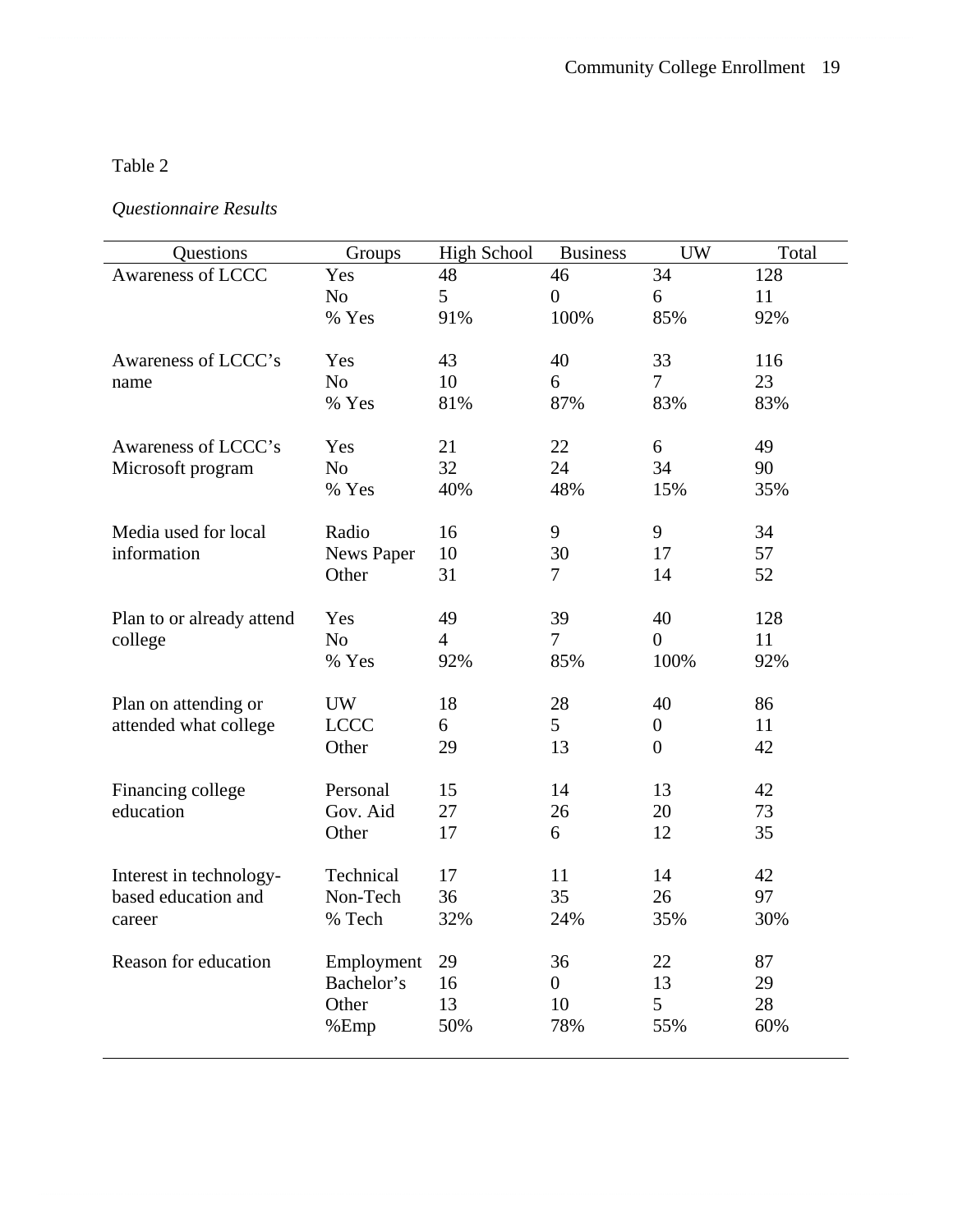Most of the local population represented by the business members and LCCC students indicated that they wanted to stay in Laramie while most of the University of Wyoming and high school students indicated that they would be leaving upon completion of their degree (see Table 3). Fifty percent of those surveyed planned on leaving Laramie upon completion of their degree. Table 3

| Questions                | Groups | <b>LCCC</b> | High   | <b>Business</b> | UW  | Total |
|--------------------------|--------|-------------|--------|-----------------|-----|-------|
|                          |        |             | School |                 |     |       |
| Desire to Stay in        | Yes    |             | 15     |                 |     | 80    |
| Laramie after College No |        |             | 38     | 4               | 34  | 79    |
|                          | % Yes  | 85%         | 28%    | 91%             | 15% | 50%   |

*Questionnaire Results*

A statistical analysis of focal points within this data was then performed to identify the implications. High school and University of Wyoming students were identified in LCCC's marketing plan to be the two main focal groups having the greatest probability of attending LCCC. The students who were interested in a technical area of study were then separated out as having the highest probability of pursuing LCCC's Microsoft Networking program. This subsection of questionnaires was then evaluated against how many knew LCCC offered a Microsoft Networking program and how many plan to stay in Laramie. Two-proportion z-tests were completed to determine which population is the primary target market or if both UW and high school students should be pursued equally.

Two-proportion z-tests involve making statistical comparisons between the probabilities associated with two populations. they compare two population proportions using the difference between the observed proportions,  $p1' - p2'$ , of independent samples. They are used to identify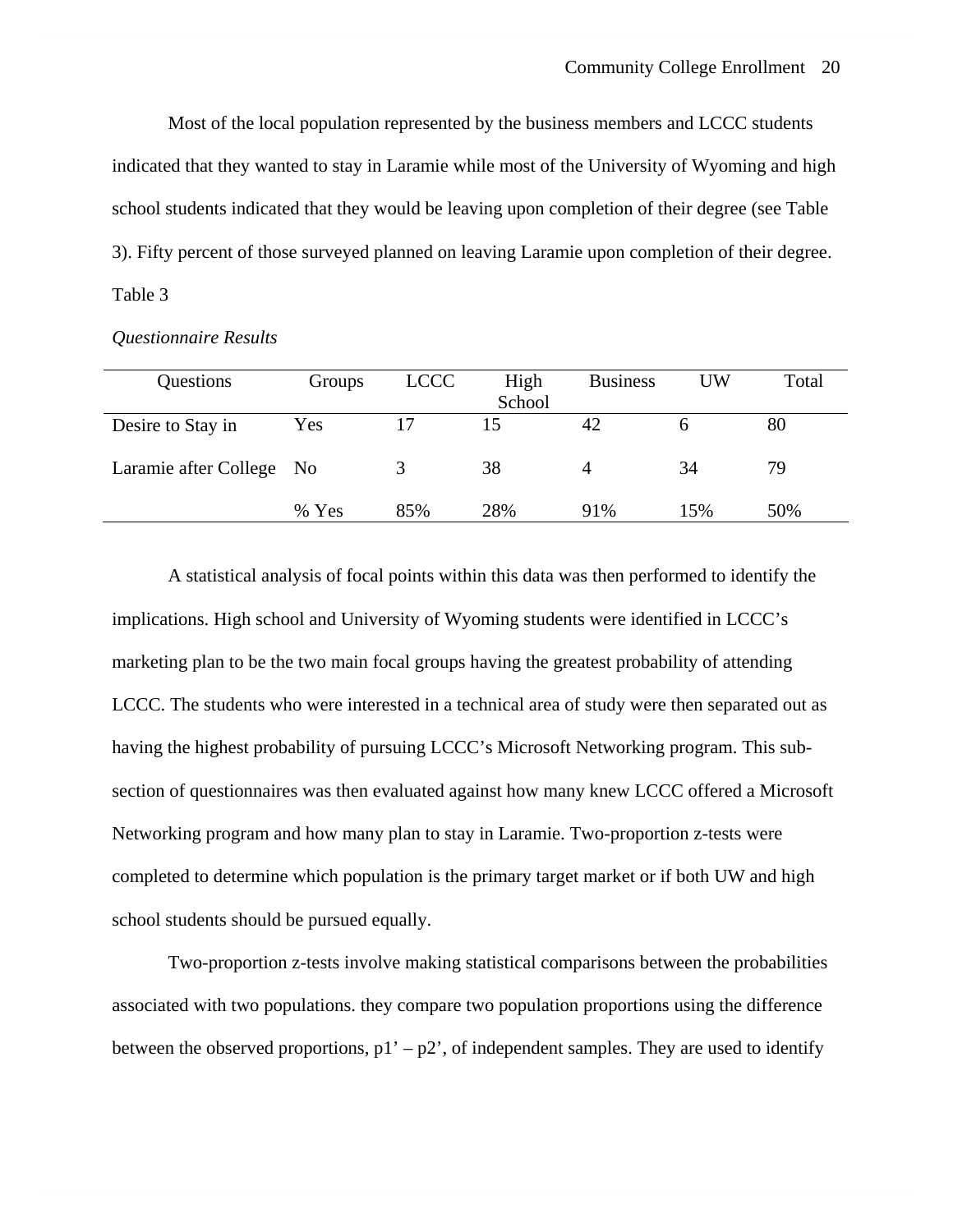whether a significant difference exists between the two populations (Johnson & Kuby, 2000). Two-proportional z-tests provide effective comparison of high school students and UW students.

The first two-proportion z-test was performed on high school students and UW students who were interested in a technology field of study. Using an alpha value of .05, the P-value of .9997 indicated that there was not a significant difference in the two populations' desire to study technology. Therefore, LCCC should market UW students and local high school students equally.

The second two-proportion z-test was performed on the students who were interested in technology and who were aware of LCCC's Microsoft program. This is important because it indicates what proportion of people in college or who will be attending college are aware of ACC's technical program. Using an alpha value of .05, the P-value of .4602 indicates that there was not a significant difference in these two sub-populations. This indicated that UW students who are interested in technical studies are just as unlikely to know about LCCC's Microsoft program as high school students.

The final two-proportion z-test was performed on the students who were interested in technology and who wanted to stay in Laramie. This is important because it identifies the necessity to address the needs of students who do not plan on remaining in Laramie. Using an alpha value of .05, the P-value of .1003 indicated that there was no significant difference between the proportion of high school students who want to study technology and stay in Laramie and the proportion of UW students who also want to study technology and stay in Laramie. This shows that only 10% of UW and Laramie High School students who want to study technology plan on staying in Laramie after graduation.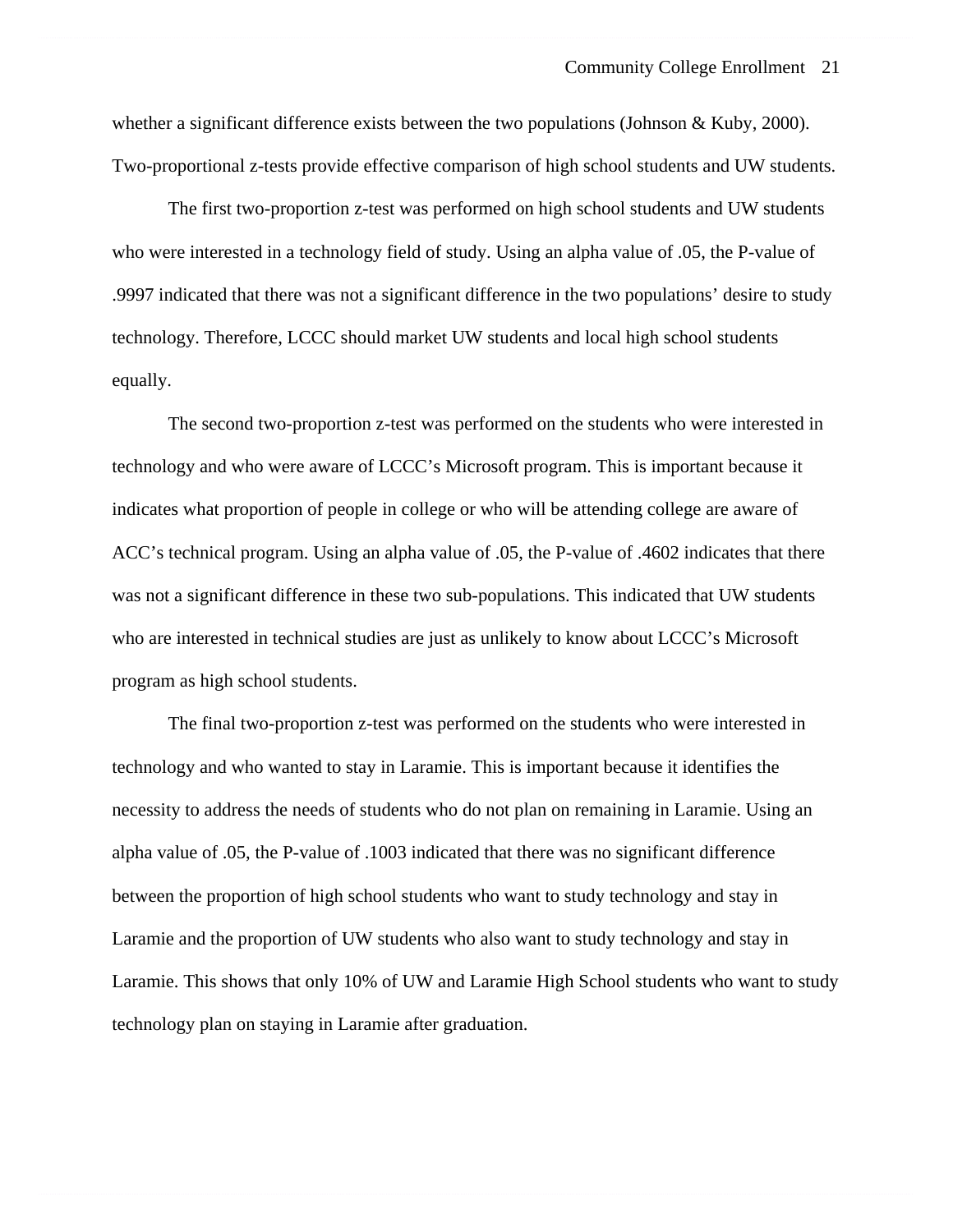*Secondary data.* Internal and external secondary data contributed to this action research project. LCCC's marketing plan was used for internal secondary data while data from a marketing firm and the United States Bureau of Labor provided external secondary data.

 LCCC's marketing plan identified LCCC's major target markets. This population includes people seeking degrees, vocational programs, workforce training, distance education, and adult basic education. Local and vocational programs usually include primarily local and regional high school, international, minority, and career-seeking students. Workforce training focuses on local and regional businesses, and non-traditional students seeking job skills. Distance learning targets individuals who are not able to attend classroom-based courses due to location or time issues. Finally, the marketing plan identified LCCC's main competition. These included the University of Wyoming, Wyoming Technical Institute, and online colleges (LCCC, 2003).

A marketing brochure used by the educational marketing firm Paskill, Stapleton, and Lord (2004), provided valuable information for this project. While this information is not specific to educational programs, it provides many important components of marketing which relate to higher educational institutions. Paskill et al. identified the characteristics of a college's market as geographical area, size, demographic profile, social characteristics, academic characteristics, and socio-economic profile. They also listed the main components of marketing which were imaging, positioning, differentiating, segmenting, branding, and communication. They listed six marketing strategies in higher education, which are relationship marketing, direct marketing, permission marketing, network marketing, driving the brand, and advertising. The most important aspect of marketing higher education successfully was to know the college and to sell it with integrity. They point out that the stakeholders must believe in the mission of the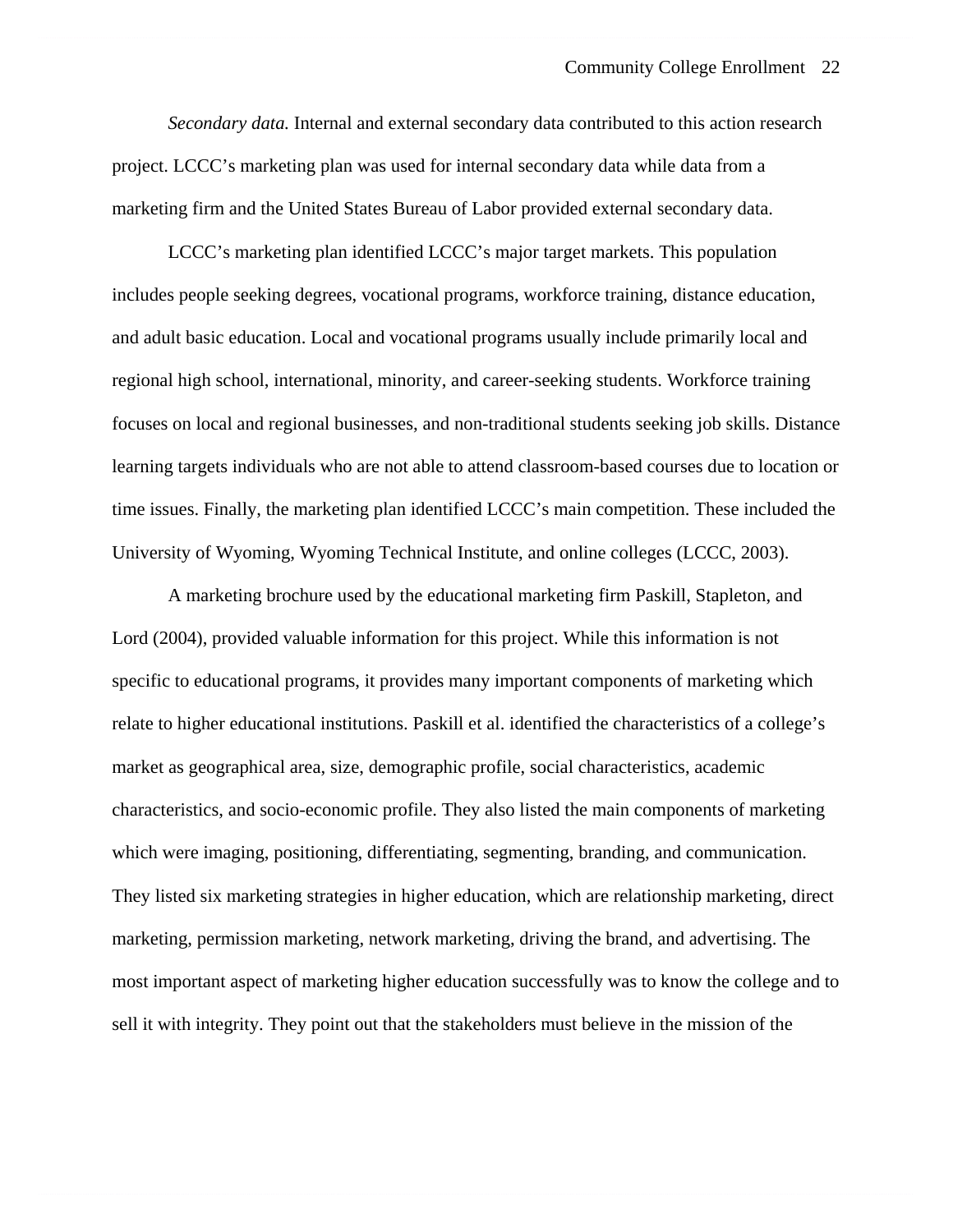institution to represent it successfully. These are all important factors presented in this secondary data that can be used to develop solutions for LCCC's low enrollment.

United Sates Department of Labor Bureau of Labor Statistics provided two important tables, which identified the forecast of technical jobs related to the Microsoft Networking program from 2002 until 2012. The *Table of Occupations with the Largest Job Growth 2002- 2012* projected computer specialist as having the twentieth largest growing occupations with a growth of 39% (US Bureau of Labor Statistics, 2004b). The Table of *Fastest Growing Occupations 2002-2012* also identified technical careers as one with the greatest predicted growth ranging from 57% to 39%. Network systems and data communications analysts were found to be the second largest growth with a projected 57% increase (US Bureau of Labor Statistics, 2004a).

#### Discussion

This action research project studied enrollment problems for community college technical programs. The collaborative team gained valuable data from a review of the literature, questionnaires, and secondary data. This study helped identify factors that influence low enrollment and potential methods of addressing them. With the support from a collaborative team and organizational leadership, potential causes and solutions of technical program enrollment issues were identified.

#### *Data Collection Process*

 Most of the sample populations cooperated and completed the survey correctly. Some of the participants were hesitant to complete the survey despite the cover letter stating that it was confidential and would be used for research (see Appendix D). More specifically, only two out of fifty Wyoming Technical students asked completed the questionnaire. The Laramie Kiwanis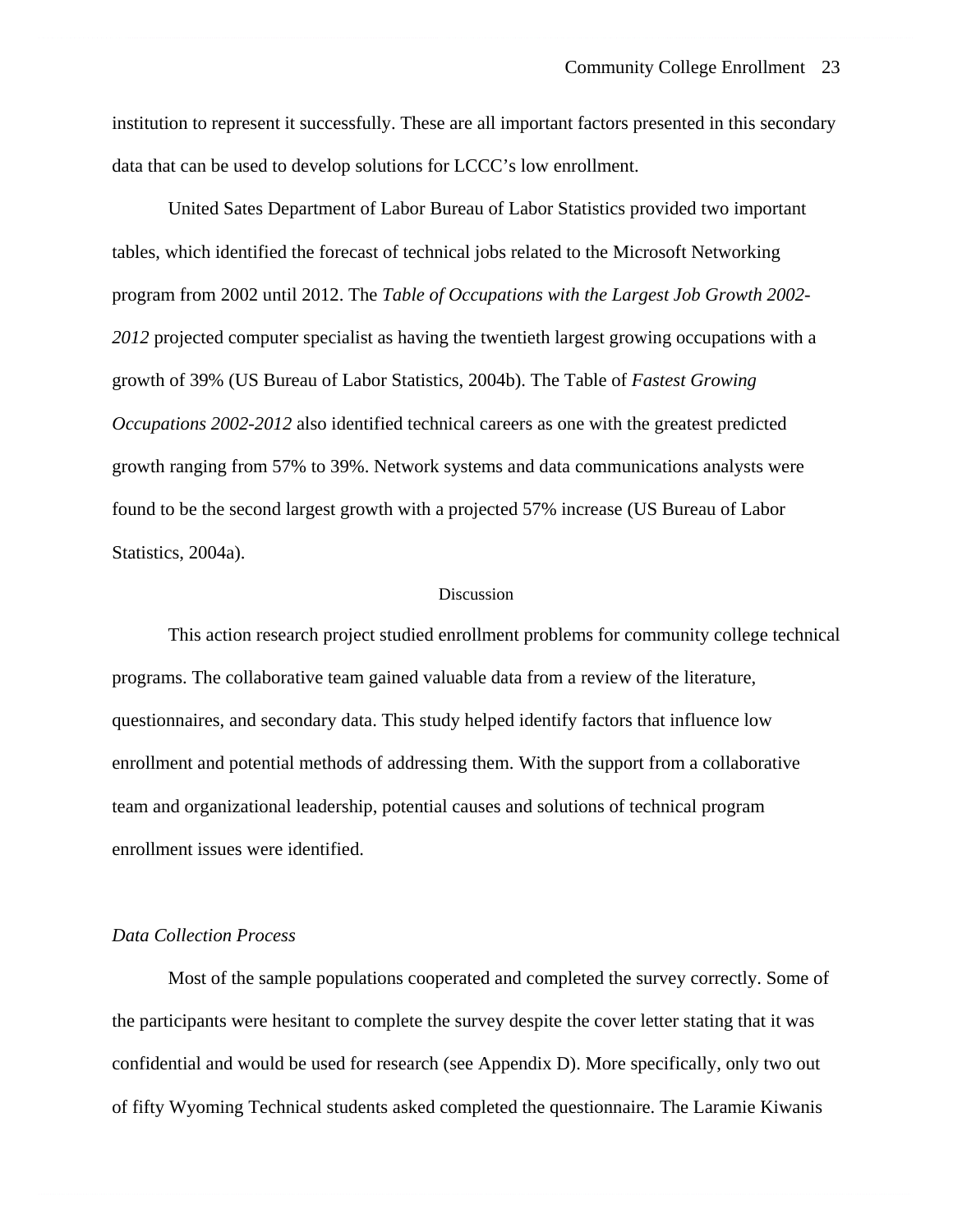and Rotary Clubs were also surveyed with limited responses. Due to the lack of responses, these groups were removed from the study.

#### *Collaboration*

A collaborative team was essential to the success of this action research project. The team assisted me in identifying potential causes for low enrollment in addition to selecting and implementing data gathering methods. The team met every two weeks during the regular school year. I also met with them individually for assistance on specific issues. In addition to this group, other faculty members of Albany County Campus were supportive in distributing surveys and helping with statistical analysis. The efforts of the collaborative team contributed to the success of this research.

#### *Organizational Feedback*

 I received organizational feedback from two main sources throughout this project. My main contact was the dean of the Albany County Campus. She attended most of the collaborative team meetings, in addition to having an open door policy in which case I stopped by her office and discussed issues or concerns when they arose. She was very supportive in my research, realizing how it would benefit the college.

 My second organizational contact was the Director of Public Relations for LCCC. She also attended most of the collaborative team meetings. She was instrumental in verifying that my questionnaires and research complied with LCCC policies.

### *Factors Influencing Low Enrollment*

Multiple factors that influenced low enrollment of LCCC's technical programs were identified and assessed. All of the factors relating to low enrollment fell under two main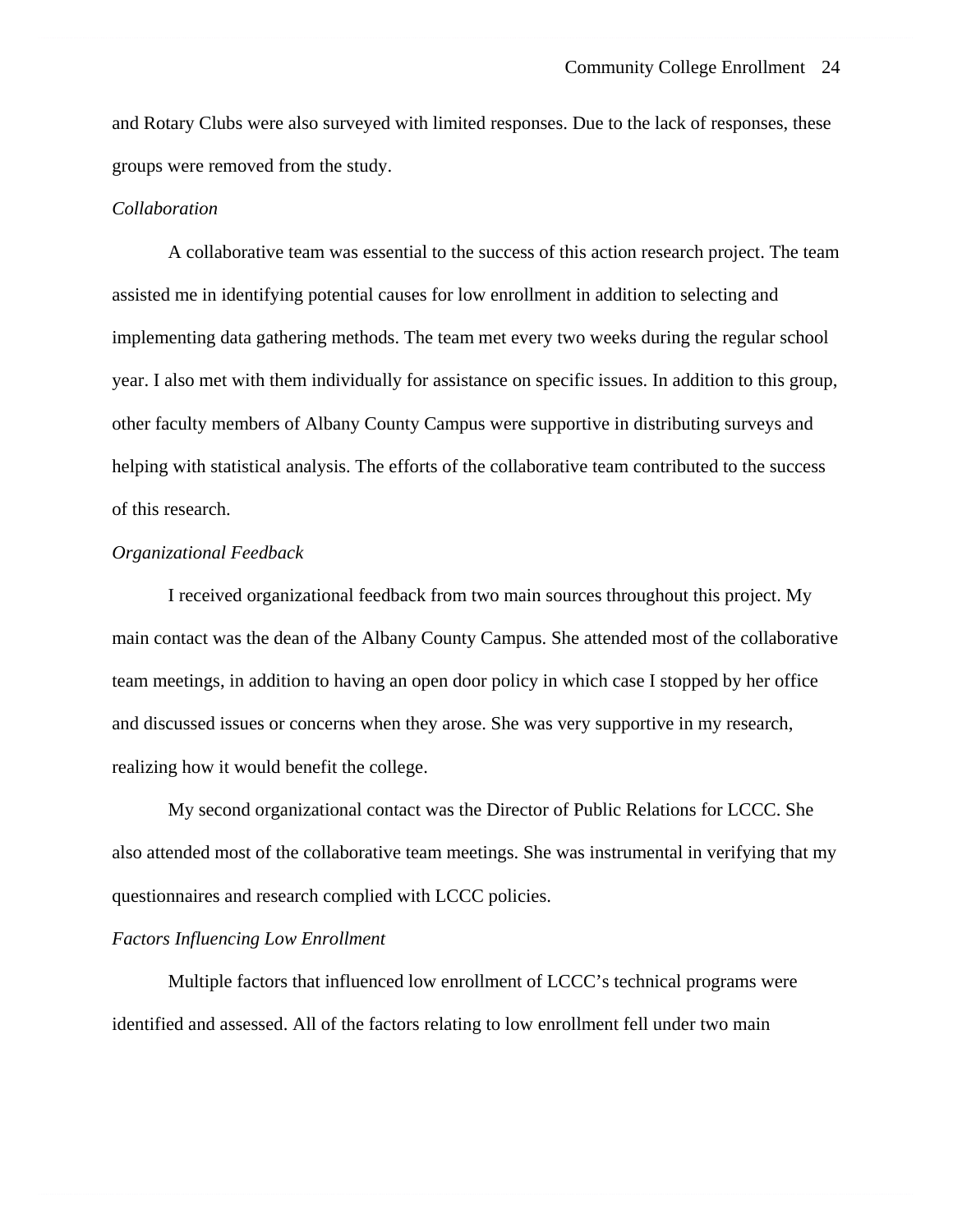categories. These included a limited demand for the program and a lack of awareness about the program.

*Demand for program.* Through a review of the literature, secondary data, and questionnaires, it was determined that a lack of demand for the program was not a reasonable cause for low enrollment in the technical programs given the projected employment growth in technical areas and the interest in pursuing technological careers in the high school and business populations. Considering this information, students interested in employment-based education should be interested in the Microsoft Networking program as well as other technical programs.

 Data collected from questionnaires also identified reasons why the local population would be interested in a technical program. First, 92%of those surveyed were attending or planned to attend college. Second, 30 % of the participants were interested in a technical educational program and 60 % were interested in attending college specifically for job placement. Because most of the respondents planned on attending college for the purpose of job placement and a large percentage of them where interested in the technology arena, it is only reasonable to conclude that low enrollment is not due to a limited demand for the program in the community.

*Program awareness.* This research identified the local awareness of the Microsoft program and various methods for addressing this issue. In case there was a lack of awareness, I also collected more specific information that could be used in the development of interventions to address community awareness issues. The review of the literature was also used as an additional source of information for developing potential actions to resolve limited public awareness.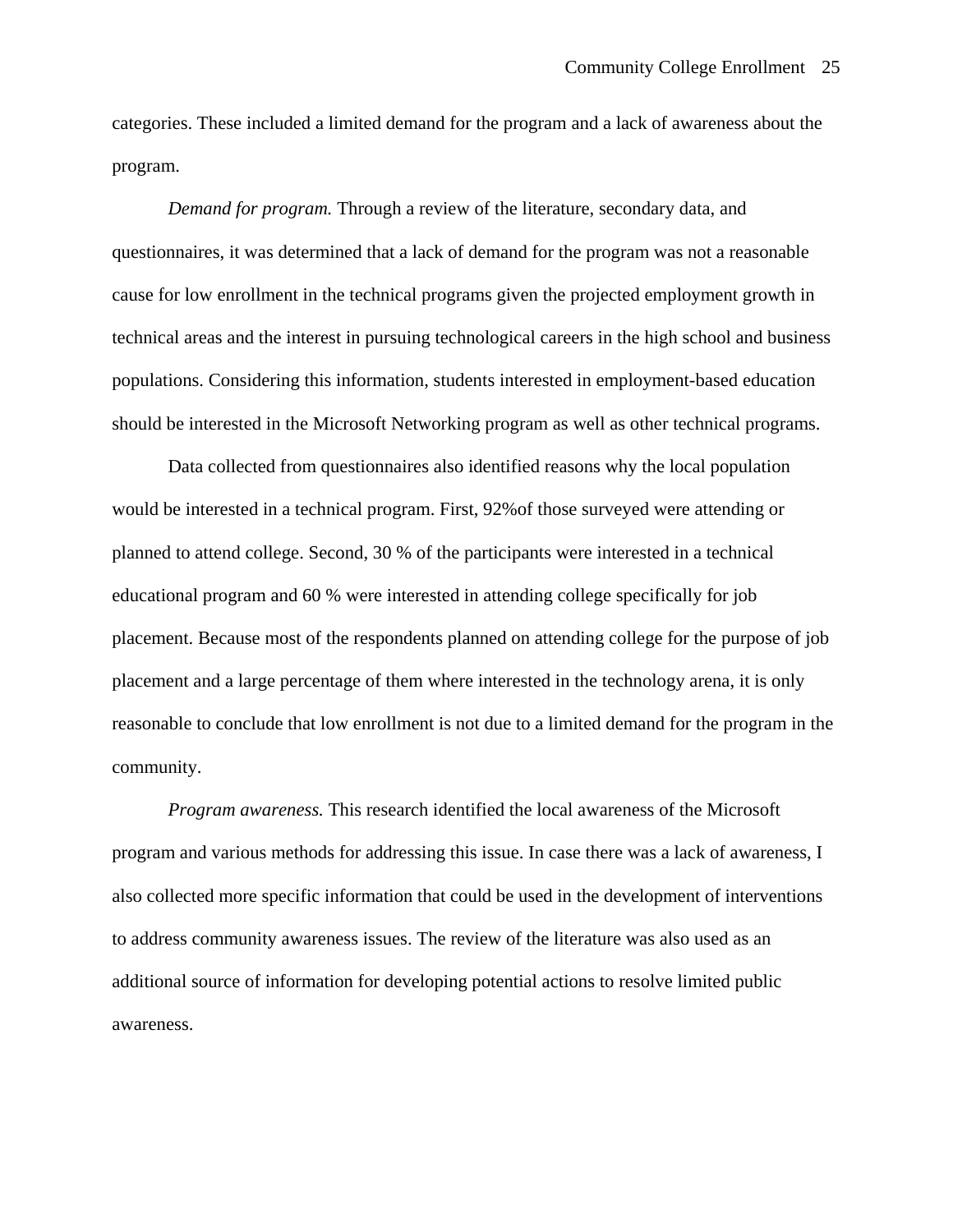The questionnaires identified more specific information regarding public awareness of the Microsoft program. Whereas nearly all of the participants were aware of LCCC, only onethird knew LCCC's Microsoft program existed. This indicated a failure to communicate information regarding new programs to members of the community.

 Having collected and reviewed information relating to demand for the Microsoft program and community awareness of the program, inferences can now be made. Due to the strong employment forecast for technical jobs and the desire of community members to study education, it can be concluded that there is a local demand for the program. Sixty-five percent of those likely to take advantage of the LCCC ACC Microsoft program were unaware of the program, despite that 92% were knowledgeable of LCCC's Albany County Campus. This informs us that it is a lack of awareness in the community, which is contributing to the low enrollment of ACC's new technical programs. It also indicates that LCCC is marketing the Albany County Campus effectively, but it is not effectively marketing this new program.

The primary populations in Albany County that are likely to enroll in Albany County Campus's technical programs are Laramie High School and University of Wyoming students. These local populations are of most interest because they also have the greatest future interest in higher education. Based on this action research, the research team considered three action plans that addressed the low enrollment in LCCC's new technical program.

#### *First Action Plan*

The first action plan is to develop a new marketing strategy to address the community's lack of awareness that focuses on University of Wyoming students as the primary target market. This was determined based on several research results (see Appendix E). It was found that only 15 % of UW students were aware of LCCC's Microsoft program. It was also found that 35 % of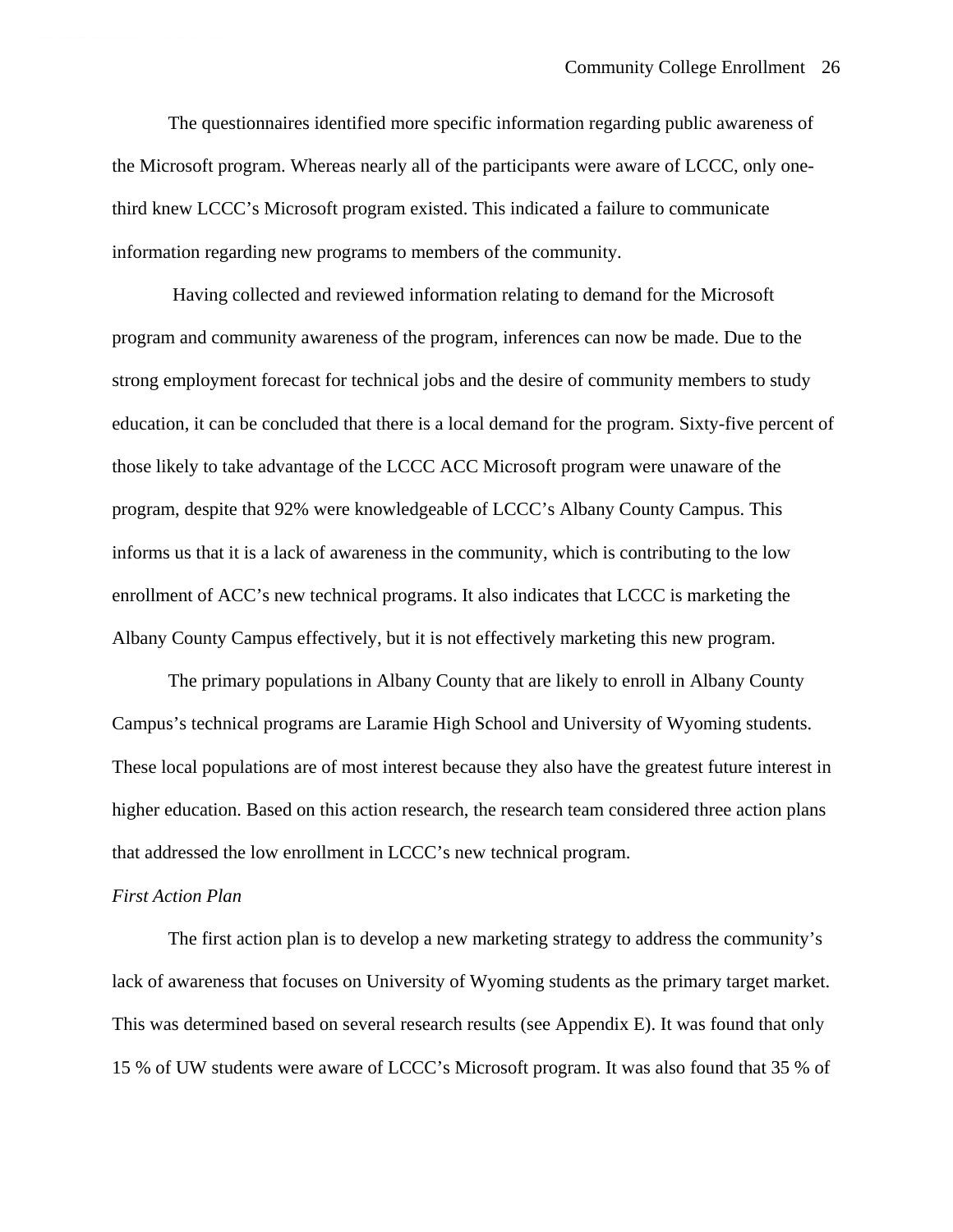UW students desired to have a career in a technical field including system administration, networking, Internet, and programming. An additional benefit of marketing to UW students would be informing their spouses or friends who have traveled with them. It is likely that a wellplanned marketing strategy focused on UW students would have a positive influence on LCCC's low enrollment.

The development of a quality marketing strategy directed towards UW students should incorporate various marketing components identified in this research. It would address the four P's of marketing (Beder, 1986), which are Product, Price, Place, and Promotion. The price would be desirable to University students because LCCC's tuition is significantly less than the UW's. The product is comparable with that of the University. The place is in direct proximity to their current location making ACC accessible. An Associate Degree from LCCC is a stepping stone for transfer students as well as providing greater job opportunities while they continue their education at a University.

The marketing plan for this population alone would focus on adult learners. Advertisements in the Laramie Boomerang would need to be appealing to this group of students. A clear connection between the Microsoft Networking program and future employment opportunities will have to be made. Also, it would be important to market ACC as a competitive high-tech school, highlighting the lower tuition for the same kind of instruction.

#### *Second Action Plan*

The second action plan is to develop a marketing strategy that focuses on Laramie High School students as the primary target market. Several research results supported taking this action (see Appendix E). It was found that only 40 % of Laramie High School students surveyed were aware of LCCC's Microsoft program, but 32 % of those students plan on pursuing the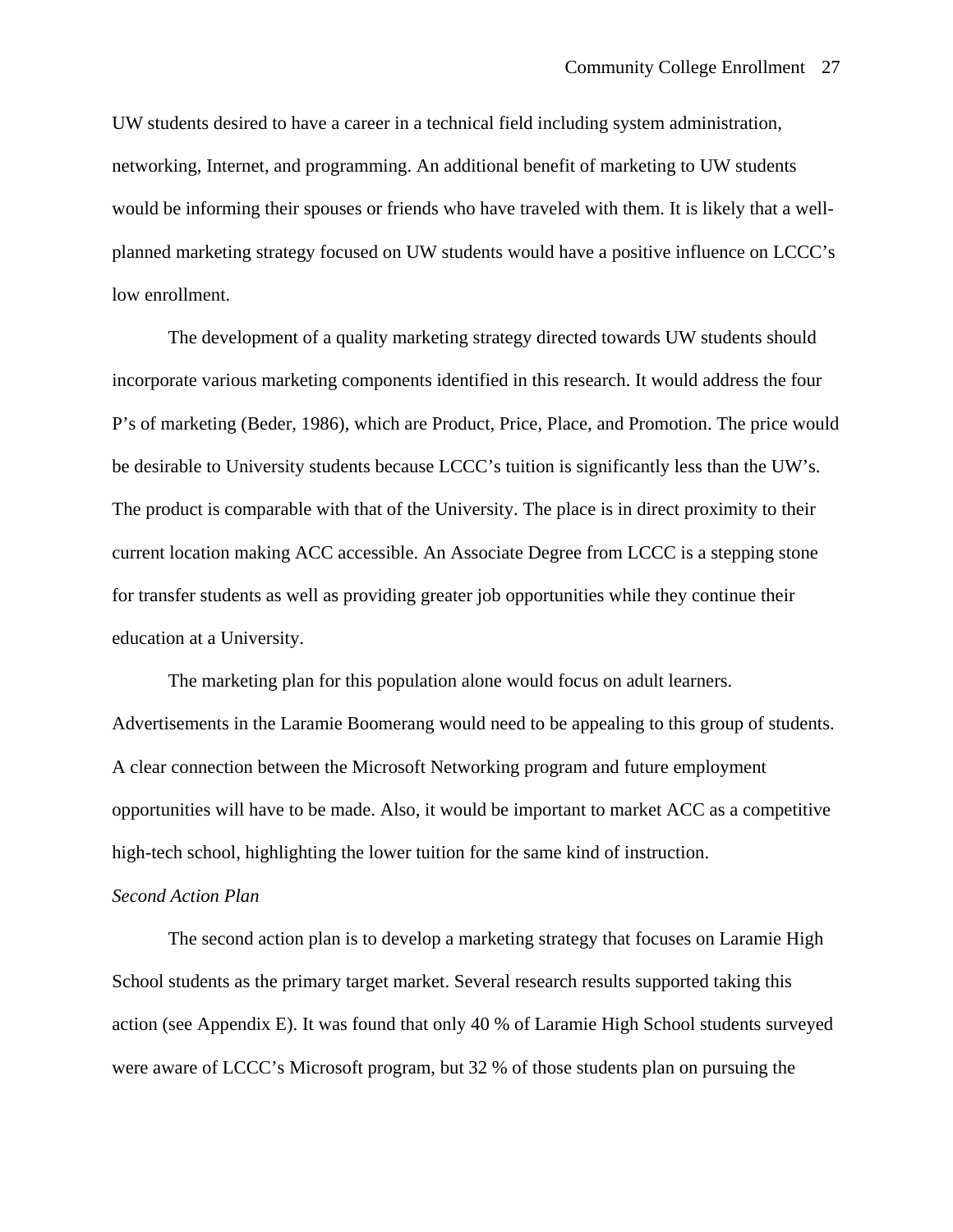technical field in college. High school students have been identified as an emerging population of college applicants while they are still in high school (Botstein, 2003). As modeled by Simon's Rock College, high school students benefited from college courses throughout all grades in high school. This would create a successful relationship for everyone involved.

A marketing plan focusing on high school students alone would use real life examples of successful Laramie High School graduates, who have enrolled in the Microsoft program. Also, clear information concerning financial aid would be included. By marketing directly to high school students, Albany County Campus could receive the largest return on its investment. *Third Action Plan* 

 The third action plan involved developing a marketing strategy which focused on both high school students and UW students as target markets. The research showed that these students had the greatest future interest in higher education and technology. Questionnaire data showed that 71% of the high school students and the UW students combined were not aware of LCCC's Microsoft program.

This action plan combines all of the marketing strategies included in the first and second action plans including developing effective marketing materials, dynamic program modifications, and developing a new image as a high-tech institution. If it was found that it would be most beneficial to market equally to both Laramie High School students and UW students, this plan would be preferred

### *Critical Evaluation and Selection*

Each intervention included developing different marketing research plans. The first focused on UW students as the main target market, the second centered on Laramie High School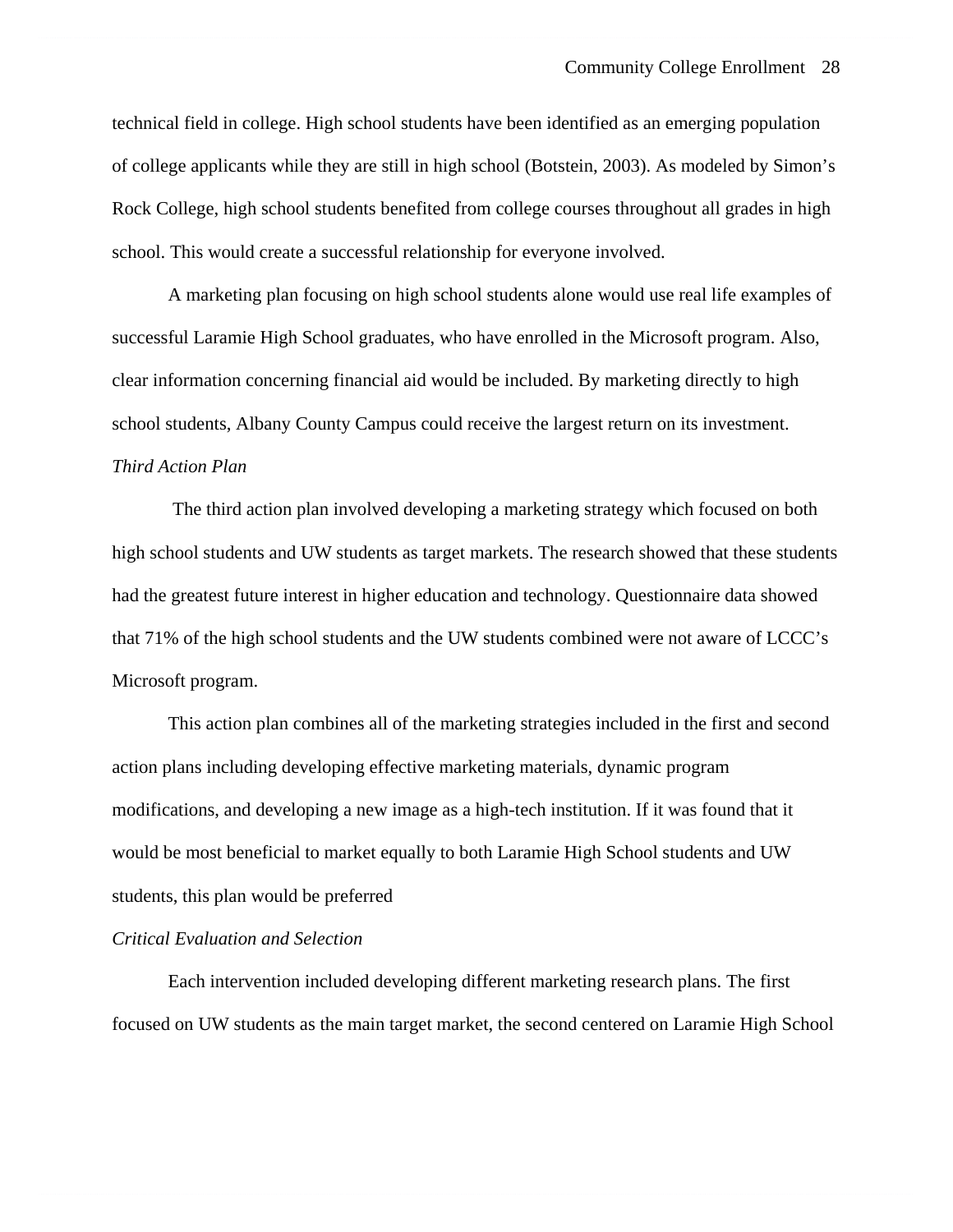students, and the third saw the UW students and Laramie high school students as equally significant populations.

Through statistical analysis, it was found that there was no significant difference between the proportion of UW students and the proportion of high schools students interested in a technical education. Since it was also found that both high school students and UW students were unaware of LCCC's new program, the collaborative team concluded that LCCC should develop a marketing plan which focuses equally on UW and local high school students.

The marketing plan targeting both populations has all of the characteristics within the plans targeting them individually. Visually appealing advertisements would need to be created similar to the graphical brochures created by Sydney Community College (Traynor, 2003). Advertisements in the Laramie Boomerang newspaper and a brochure, which could be distributed around town, would need to be visually pleasing to adult consumers. This strategy will appeal to the UW students.

In addition to marketing, the employment market and the need for technical employees should be monitored to verify that LCCC is providing a desired educational product and identify adjustments that need to be made to the program. For example, when I started teaching at the Albany County Campus, LCCC's main campus was still teaching Microsoft Server 2000 even though Server 2003 had already been released and in use by industry. I proposed a change and was successful in improving the program by teaching the newer material. This type of dynamic monitoring and adjustment should be routine.

The marketing strategy should also incorporate promoting LCCC as a high-tech school, which can provide quality technology-based education. Through this strategy, UW students could perceive LCCC as equal to UW. This promotion could be accomplished by advertising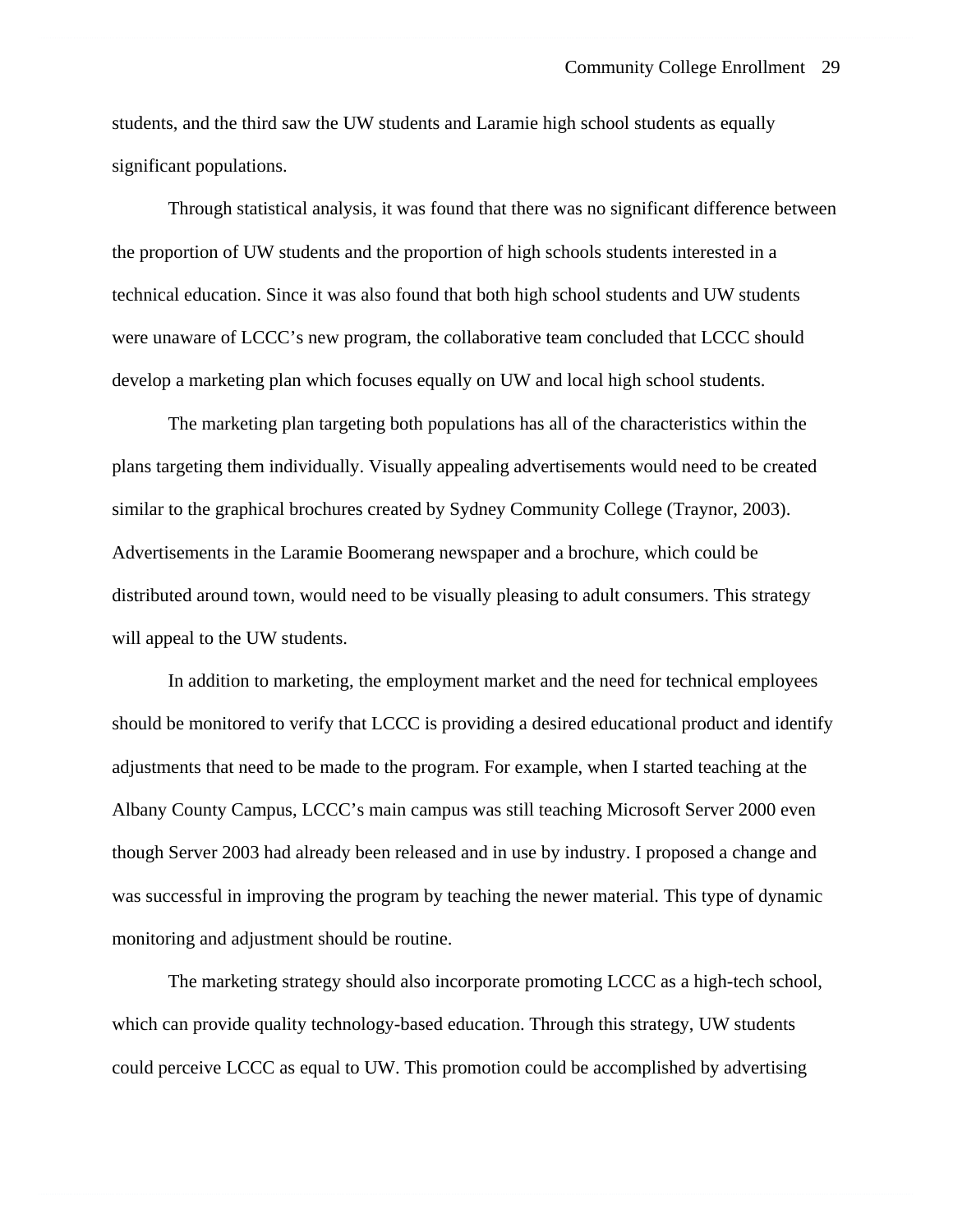LCCC's use of Smartboards, Online courses, web-integrated courses, and technical programs. By directing ACC's marketing budget towards advertising in a way that generates the highest return on investment, LCCC can reach more people with educational needs with greater effect.

The results show most UW students receive their local news from the Boomerang newspaper and many were aware of LCCC, yet few were aware of the Microsoft program. Therefore, it would also be beneficial to develop a strategic marketing plan that incorporates weekly advertising of specific programs, such as the Microsoft program, in the Laramie Boomerang until there is strong knowledge of it in the community.

Through the development of a new marketing strategy with these components in addition to continued market research, strategic planning, and market plan development (Simerly, 1989), LCCC should be able to attract students who would benefit from its technical programs and provide better service to the community. By providing these services to the community and to UW students, LCCC and UW can have a productive relationship.

The five essential rules for designing programs and marketing (Phillips, 2004) would also contribute to the design of LCCC's new marketing strategy. In marketing to high school students, real-life examples of successful Laramie High School graduates could be used. One real-life role model is the experience of two local high school graduates who have been in ACC's Microsoft program since it started in the fall of 2003. These individuals worked minimum wage jobs for several years after finishing Laramie High School. They enrolled in the Microsoft program and after only one year owned a computer repair business as a direct result of ACC's program.

High school students would also benefit from photos of faculty members expressing friendly and easy access. Since Phillips (2004) noted, the importance of educational success and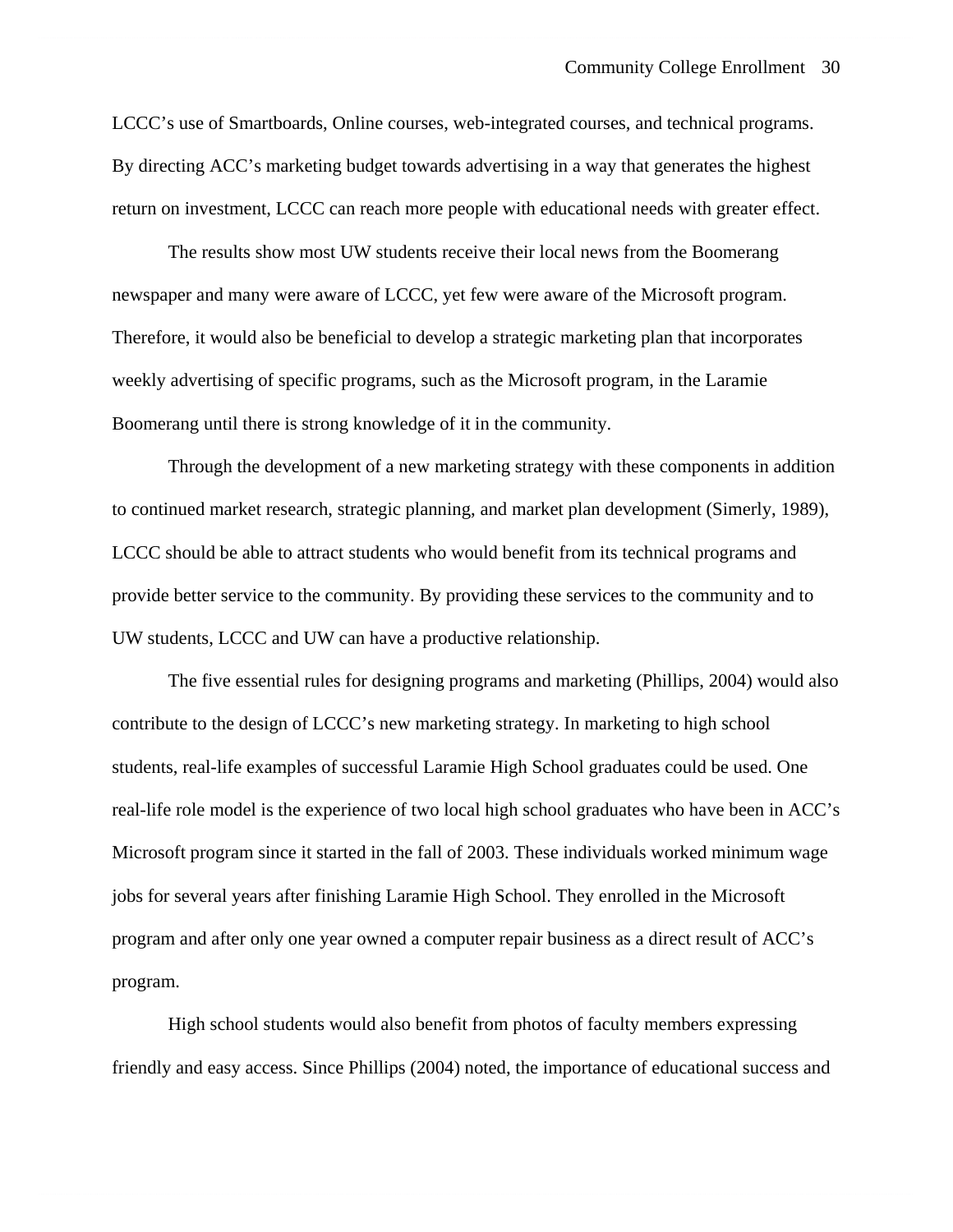information about financial aid, LCCC should also do a better job of reassuring potential students of success while informing them of the processes involved in obtaining financial aid and low tuition costs. A brochure could also be developed to provide clear, concise, and encouraging information for high school students.

#### *Objective Analysis of Experience*

This action research project was very challenging, educational, and rewarding. I discovered many aspects of performing a successful collaborative action research project in the future. In future research projects, I will consult a statistician prior to developing data-gathering instruments. I have also further developed my leadership skills including communication and collaboration. This experience provided positive returns because I am now able to conduct a more in-depth and complete action research project in the future.

#### *Conclusion*

Through action research, the collaborative team and I addressed the issues associated with the low enrollment in LCCC's technical programs. The Pearce and Robinson's (1989) sixstep action research model was used in addition to multiple data collection methods in an effort to provide a high level of validity. This action research model provided a solid framework for requirements and allocation of resources. Three data collection methods—questionnaires, interviews, and secondary data, provided data triangulation and research validity. The data was collected and analyzed providing the quality information needed to plan and evaluate appropriate action plans in an effort to best address the Albany County Campus' low enrollment. This research has provided a better understanding of problem areas for LCCC's enrollment while developing solutions to address them. The development and implementation of a marketing plan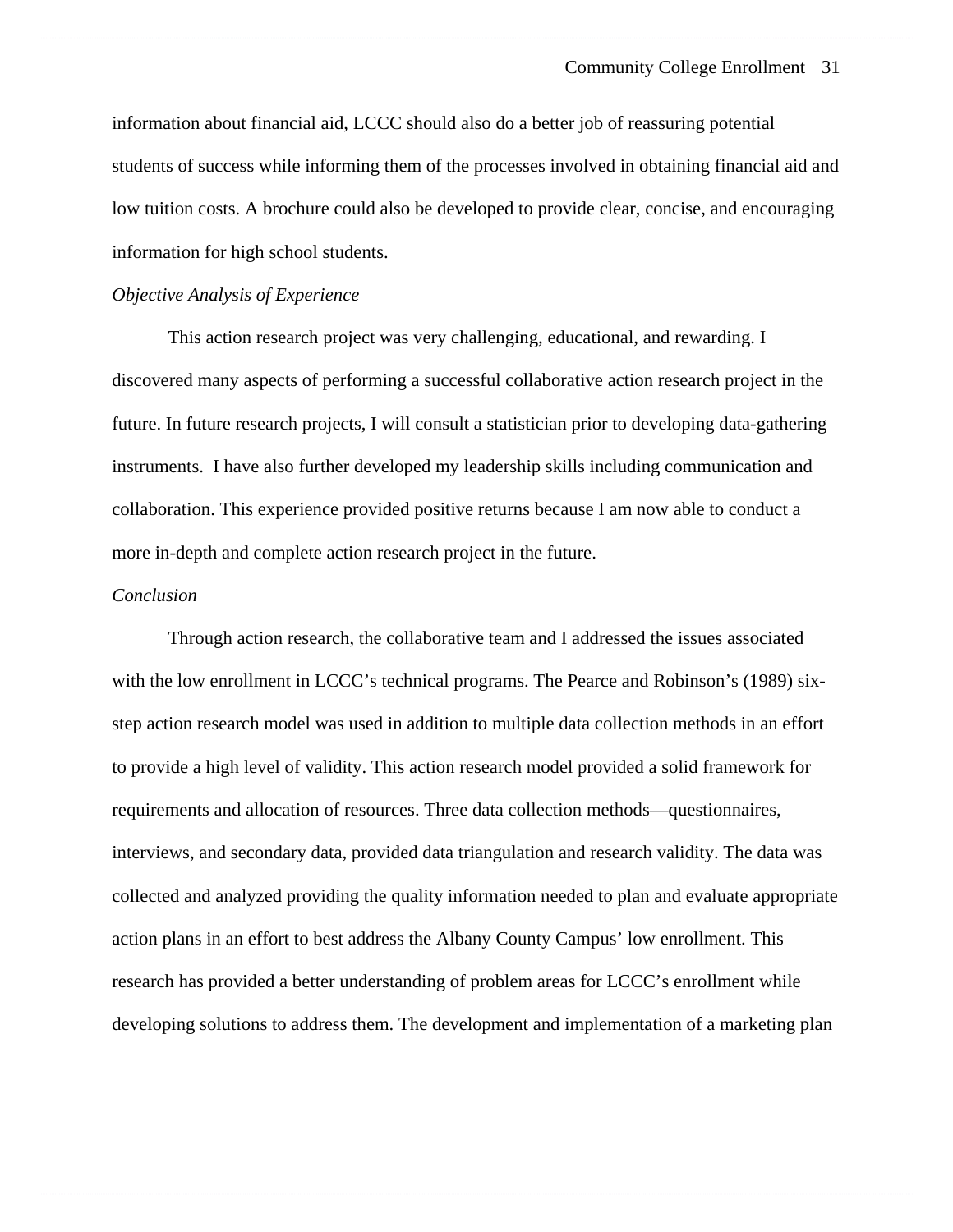which meets all of the objectives previously stated, focusing on Laramie High School students and UW students should provide a successful solution to LCCC's low enrollment problem.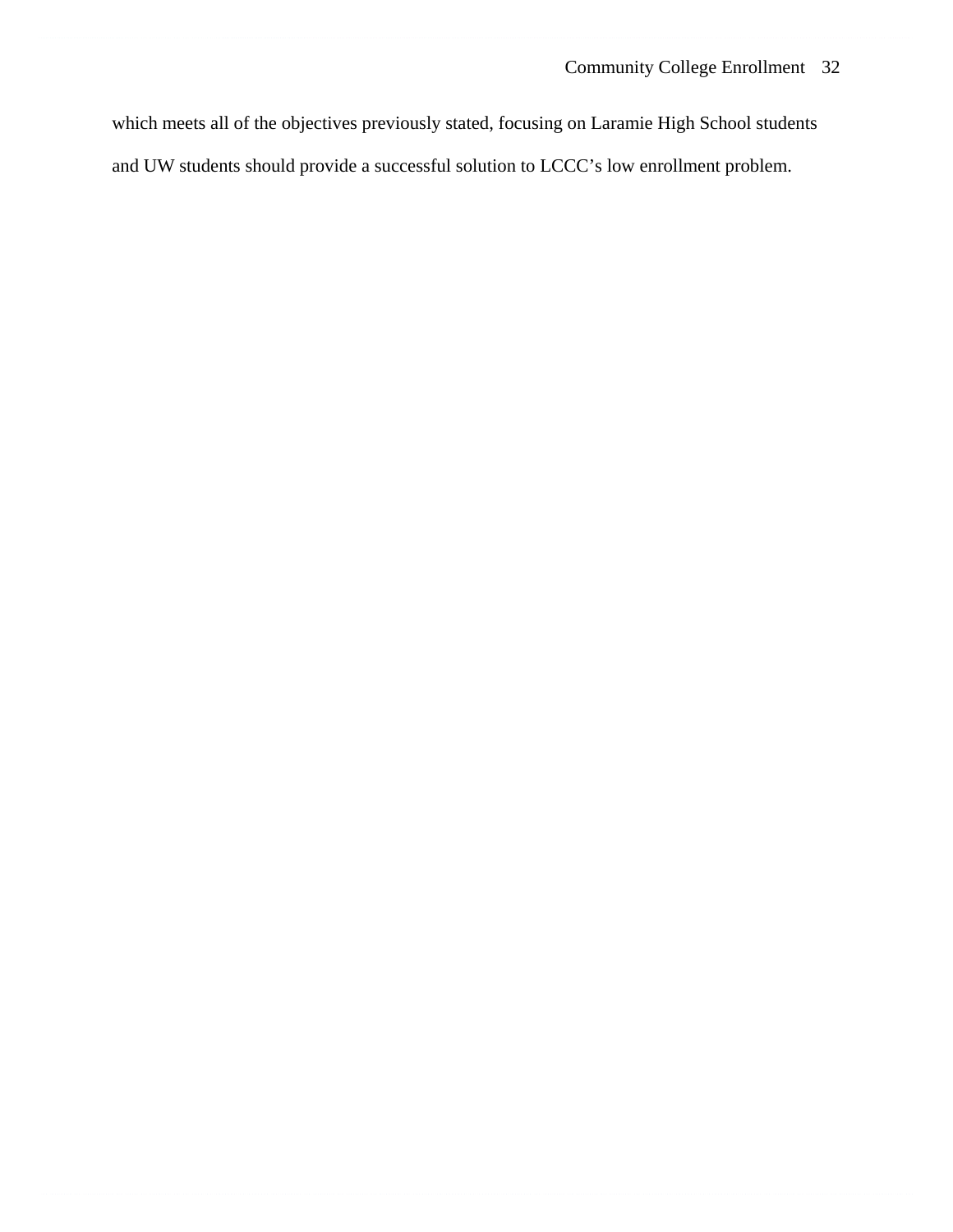#### References

- Ayers, D. (2002). Developing climates for renewal in the community college: A case study of dissipative self-organization. *Community College Journal of Research and Practice, 26,* 165-185
- Beder, H. (1986). *Marketing continuing education*. San Francisco: Jossey-Bass.
- Botstein, L. (2003). *Bard high school early college.* Retrieved Mar 10, 2004, from http://www.findarticles.com/p/articles/mi\_go2732/is\_200301
- Boyd, H., Westfall, R., & Stasch, S. (1977). *Marketing research text and cases.* Homewood, IL: Richard D. Irwin, Inc.
- Evelyn, J., (2003, Page A20, November 14); Empty promises, government and politics*. The Chronicle of Higher Education*

Gill, J. & Johnson, P. (2002). *Research methods for managers (*3rd ed.). London: Sage.

- Johnson, R & Kuby, P., (2000). *Elementary Statistics* (8<sup>th</sup> ed.). Pacific Grove, CA: Thomson Learning.
- Laramie County Community College, (2003). *ACC Marketing Plan,* Laramie, WY: Author.
- Paskill, C. Stapleton, J. & Lord, J. (2004). *Marketing strategies and solutions for higher education: How to maximize your effectiveness as a recruiter*. [Brochure]. Glenside, PA.

Pearce, J., & Robinson, R. (1989). *Management*. New York: Random House.

- Phillips, V. (2000). *Five essential rules for designing distance degree marketing materials for adult learners*. Retrieved Mar 10, 2004, from http://www.geteducated.com/articles/5rules
- Sagor, R. (1992). *How to conduct action research.* Alexandria, VA: Association for Supervision and Curriculum Development.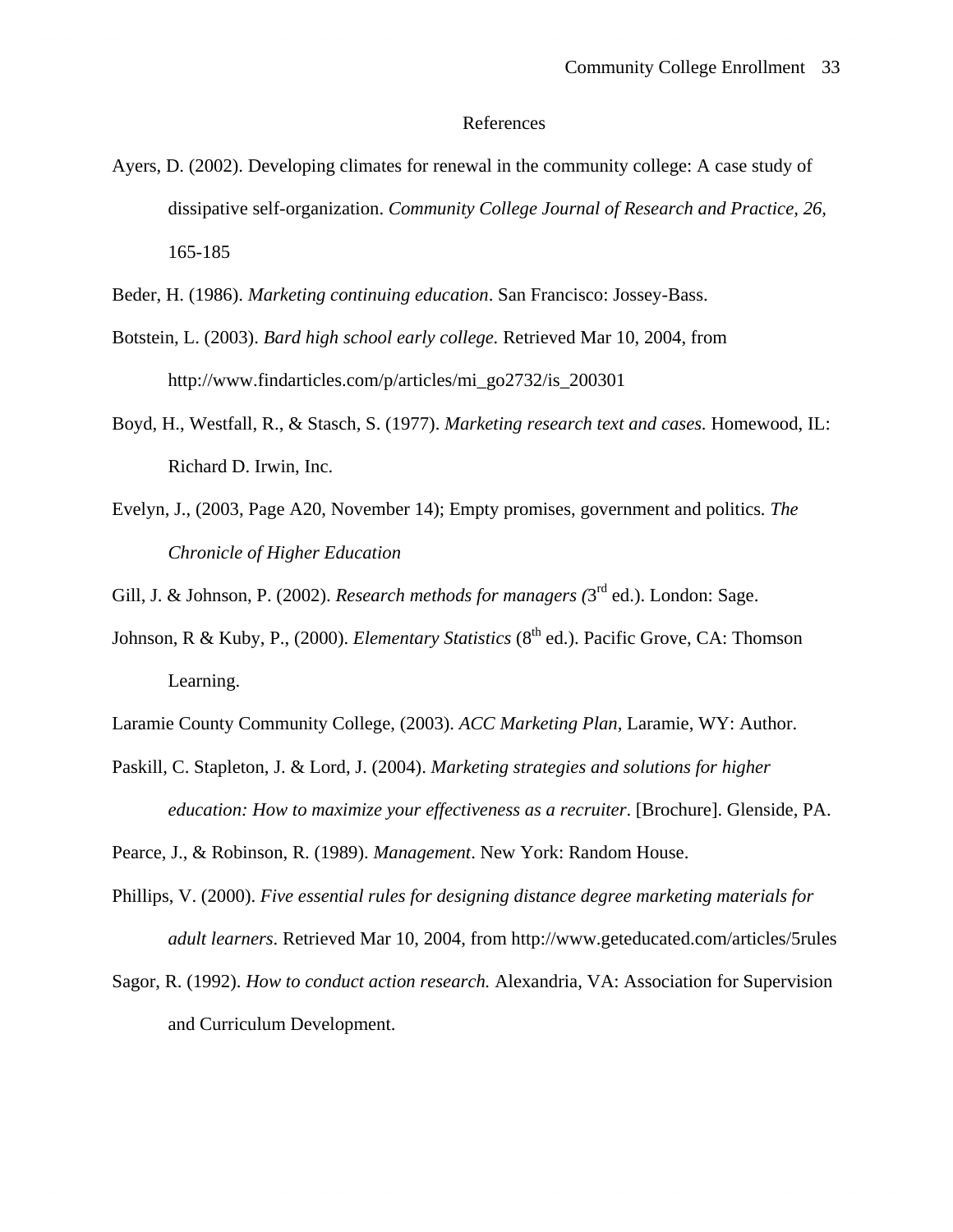Sefl, C., & Snell, J. (March 2003). Marketing: A community college success story. *College Student Journal.* Retrieved March 10, 2004, from

http://www.findarticles.com/p/articles/mi\_m0FCR/is\_1\_37/ai\_99816487

- Simerly, R. (1989). *Handbook of marketing for continuing education*. San Francisco: Jossey-Bass.
- Specifics to consider when choosing a college. (2004). *Princeton Review.* Retrieved March 10, 2004 from http://www.princetonreview.com/college/research/articles/find/specifics.asp
- Traynor, G. (2003). *Promoting adult education: A marketing approach*. Sydney, NE: Sydney Community College, NSW.
- United States Bureau of Labor Statistics. (2004a, February) *Fastest growing occupations 2002 to 2012*. Retrieved March 10, 2004, from http://www.bls.gov/emp/emptab3.htm

United States Bureau of Labor Statistics. (2004b, February). *Occupations with largest job growth 2000-2012*. Retrieved March 10, 2004, from

Http://www.bls.gov/emp/emptab4.htm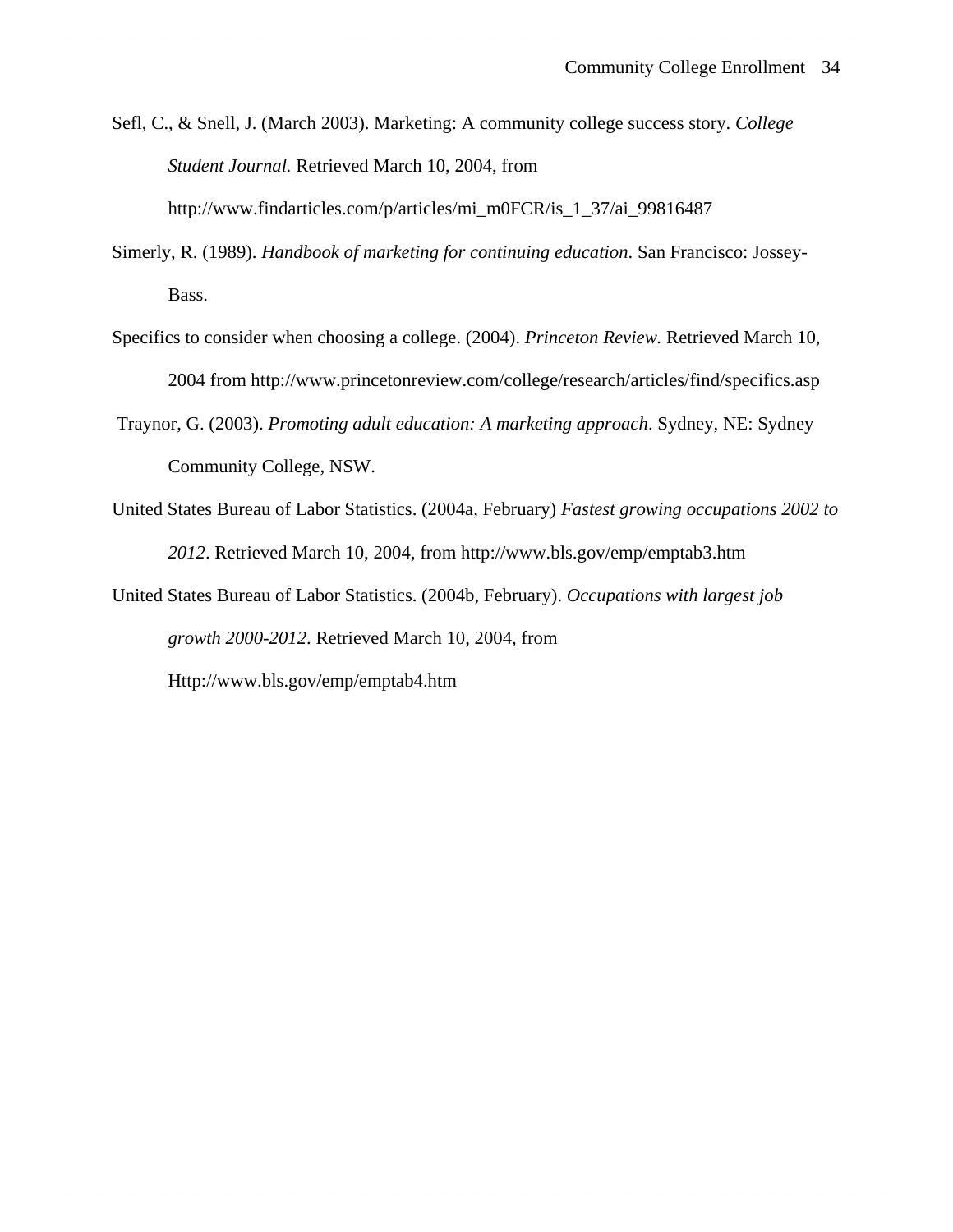# Appendix A

# Interview Questions

- 1) How did you find out about LCCC Albany County Campus's Microsoft Networking program?
- 2) What do you like most about ACC's Microsoft program?
- 3) What news media do you get most of your local information from?
- 4) What do you plan to do when you complete the Microsoft Networking program?
- 5) Please make any comments which could help LCCC's Albany County Campus improve the program and the communities awareness of it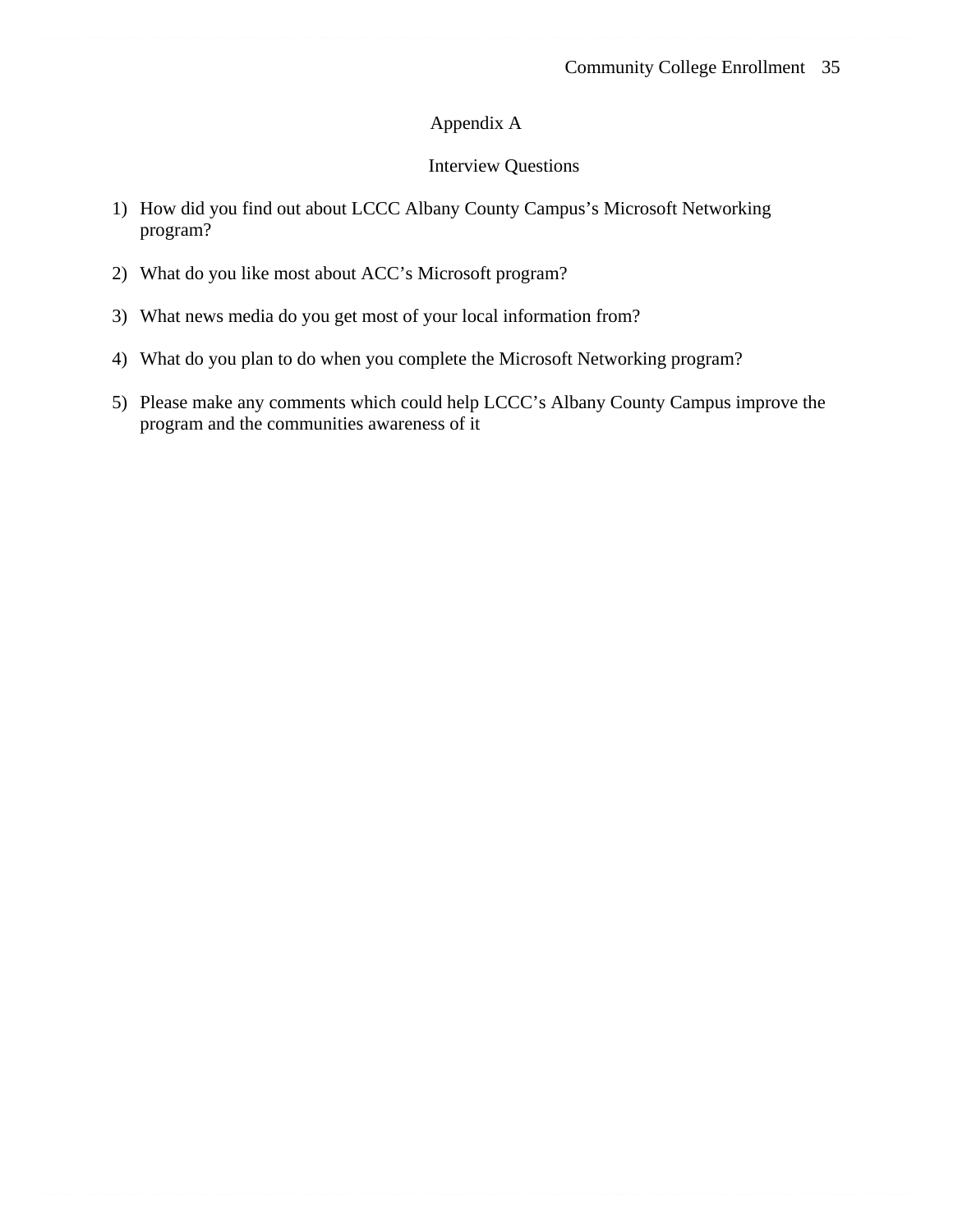# Appendix B

# LCCC Albany County Student Survey

LCCC ACC, Student survey data

- 1) Why did you first enroll at LCCC's ACC?
	- a) Quality of education/teaching
	- b) Scheduling of courses
	- c) Cost of courses
	- d) Program or area of study offered
	- e) Other:  $\overline{\phantom{a}}$
- 2) How did you find out about LCCC's Technical program?
	- a) From a friend or family member
	- b) From a news source
	- c) From an advisor or instructor
	- d) Other: Please list \_
		- i) Business Expo
		- ii) LCCC mailing
- 3) What news media do you get most of your information from?
	- a) Radio, Please list station:
		- i) KBAB 650AM
		- ii) Public radio
	- b) TV, Please list program:
		- i) Ch 5:
	- c) Newspaper, Please list paper
		- i) Boomerang
		- ii) Casper Star
	- d) Other, please list
		- i) Internet
- 4) How is your education funded?
	- a) Personal finances
	- b) Financial aid
	- c) Parent funding
	- d) Employment development
	- e) Other: Please list \_\_\_\_\_
- 5) What do you plan to do with your education?
	- a) Gain skills and degree/cert needed to obtain a job
	- b) Continue for a bachelor's degree.
	- c) Gain skills and education for personal reasons
	- d) Other: Please list
- 6) Do you plan on staying in Laramie when you finish your education?
	- a) Ye,: will remain in Laramie
	- b) No
	- c) Not sure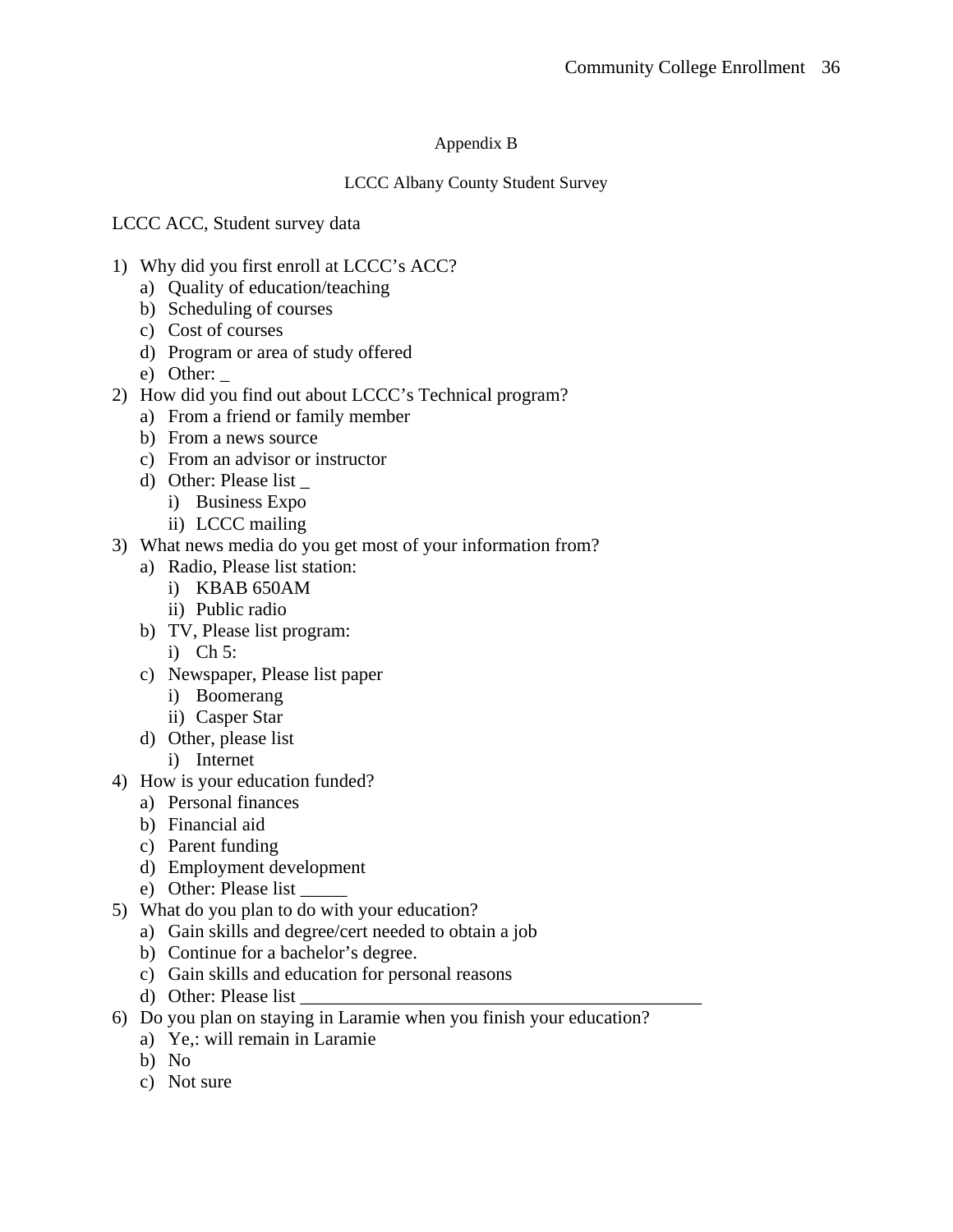- 7) How long do you plan to attend LCCC's ACC?
	- a) Until Certification is completed
	- b) Until Associate Degree is completed
	- c) As long as areas of interest are taught
	- d) Other: Please list
- 8) How are you currently registered with LCCC's ACC?
	- a) Technical major
	- b) Other major
	- c) Undeclared
	- d) General major
	- e) Unknown
- 9) What can the instructors of LCCC's ACC do to help you most? (please select only one)
	- a) Provide quality instruction and material
	- b) Provide more individual assistance
	- c) Help find financial aid and other funding options
	- d) Provide flexible schedules
- 10) Please make any comments you would like relating to LCCC ACC's technical program, which can help the program be more successful:
	- a) Longer classes.
	- b) Quality program with experienced instructor
	- c) More space, computer labs
	- d) Additional funding and facilities
	- e) The program seems to be running fine. I am very pleased.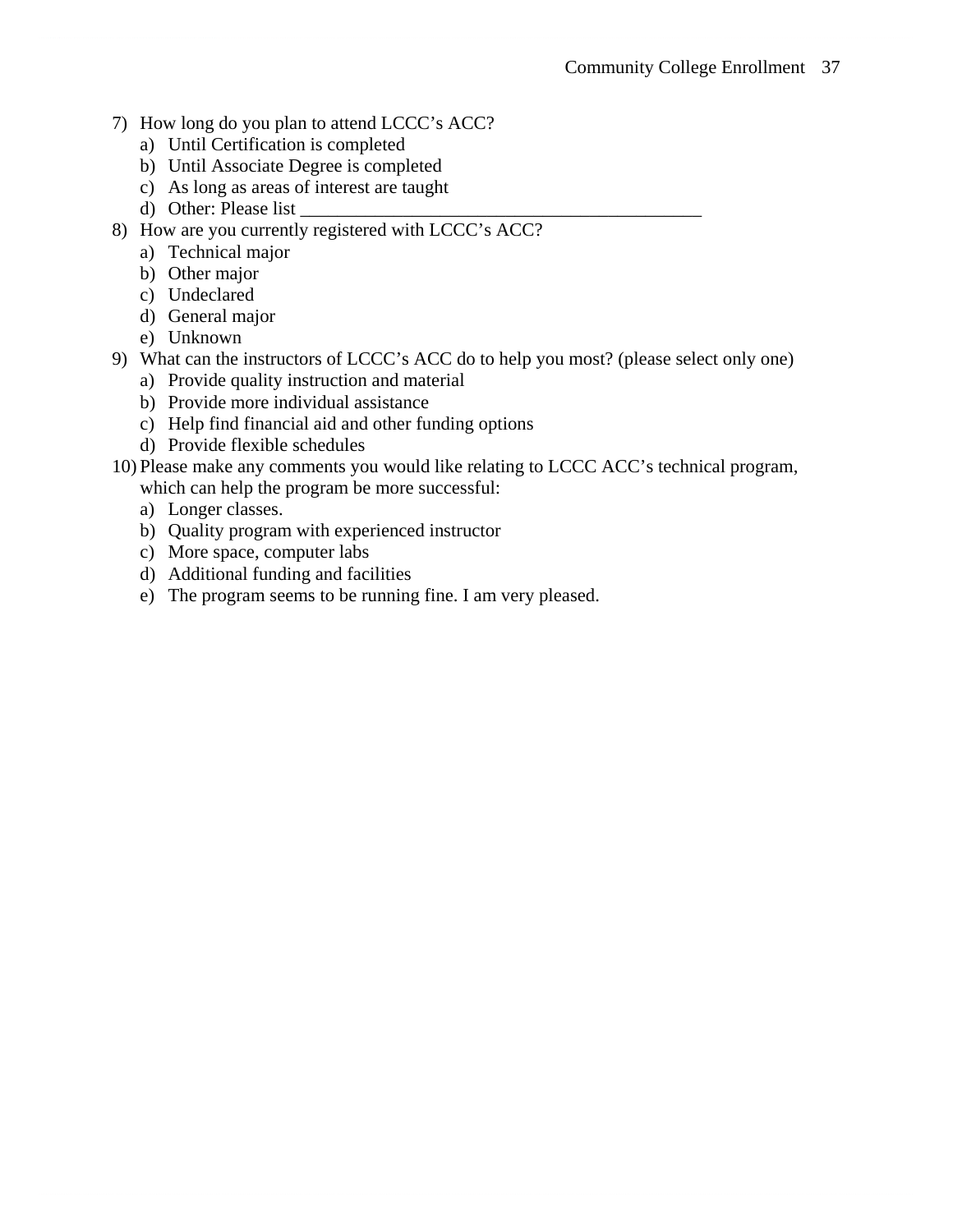# Appendix C

### LCCC Albany County Campus Microsoft Questionnaire

*Technical Programs Enrollment Questionnaire* 

# **Please select all that apply to you**

- 1) Did you know that there is a community college in Laramie which offers associate degrees and certifications?
	- a) Yes
	- b) No
- 2) What is the name of the community college in the City of Laramie?
	- a)
- 3) Did you know that LCCC's Albany County Campus in Laramie offers a Microsoft networking certificate and associates degree?
	- a) Yes
	- b) No
- 4) How did you find out about LCCC and its programs? Please list:
	- a) Radio
	- b) News Paper
	- c) Internet
	- d) Person
	- e) Other
- 5) Do you plan to or did you go to college?
	- a) Yes
	- b) No
- 6) What college did you go to or do you plan to?
	- a) University of Wyoming
	- b) Laramie County Community College
	- c) Other
	- d) None
- 7) How did you or how do you plan to finance your college education?
	- a) Personal finances
	- b) Financial aid
	- c) Parental funding
	- d) Other
- 8) What would you like, what do you do, or what did you do for a career?
	- a) Computer specialist
	- b) Non-technical
- 9) What do you see as the most important aspect of getting a college education?
	- a) Gain skills and degree needed to obtain a job
	- b) Continue education beyond a bachelor's degree
	- c) Gain skills and education for personal reasons
	- d) Other; please list: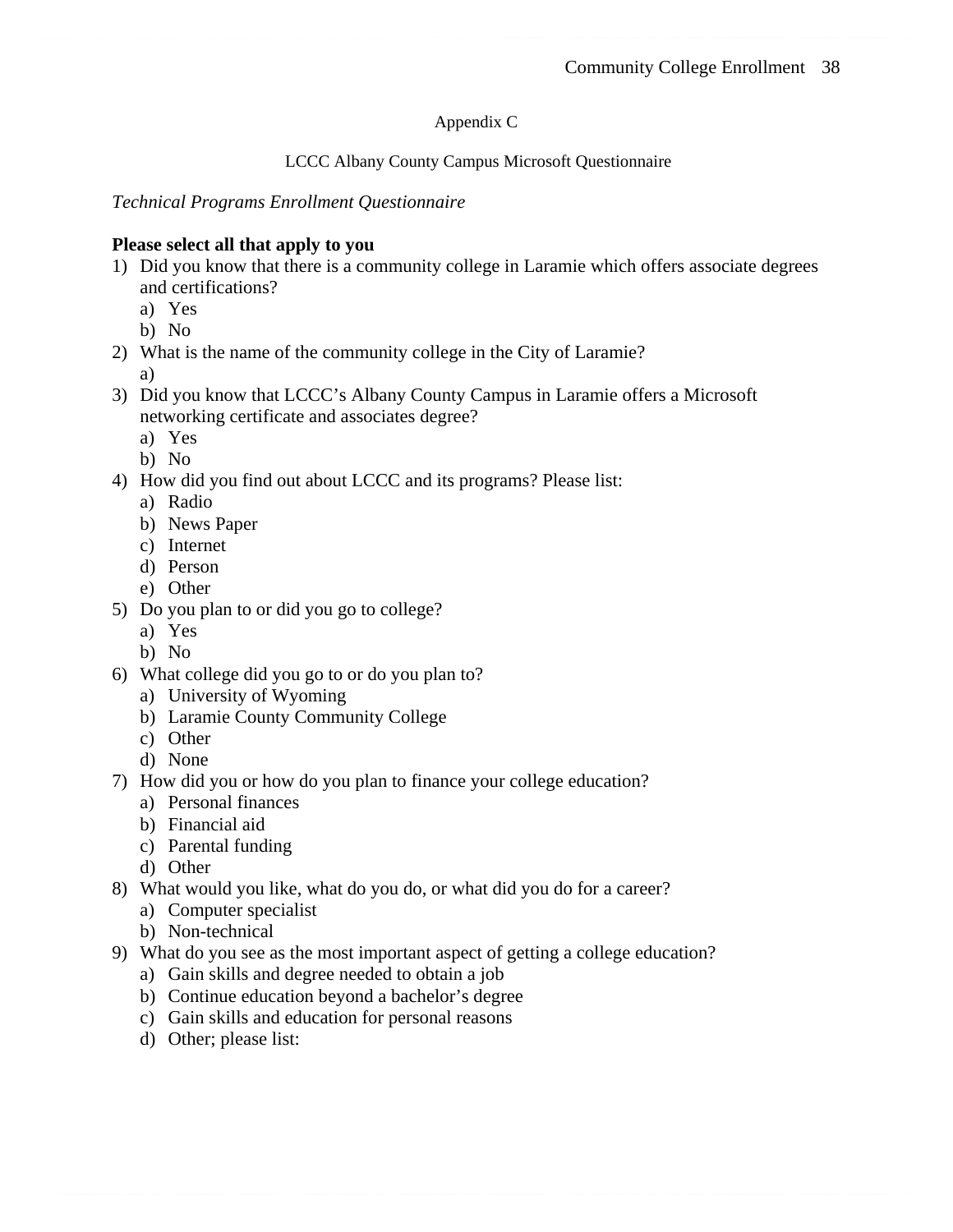10) Do you plan on staying in Laramie when you finish your education?

- a) Yes: will remain in Laramie
- b) No
- c) Not sure
- 11) Now that you know of LCCC's Microsoft Networking program in Laramie, are you or do you have friends/colleagues who would be interested in this program?
	- a) Yes: if yes please ask for a form to fill out

b) No

12) Please make any comments which could help LCCC's Albany County Campus meet the needs of the community.

If you have any questions, you can reach me at LCCC's Albany County Campus. (307) 721- 5138 ext 4261 or email me at **<u>lstruemp@lccc.wy.edu</u>**